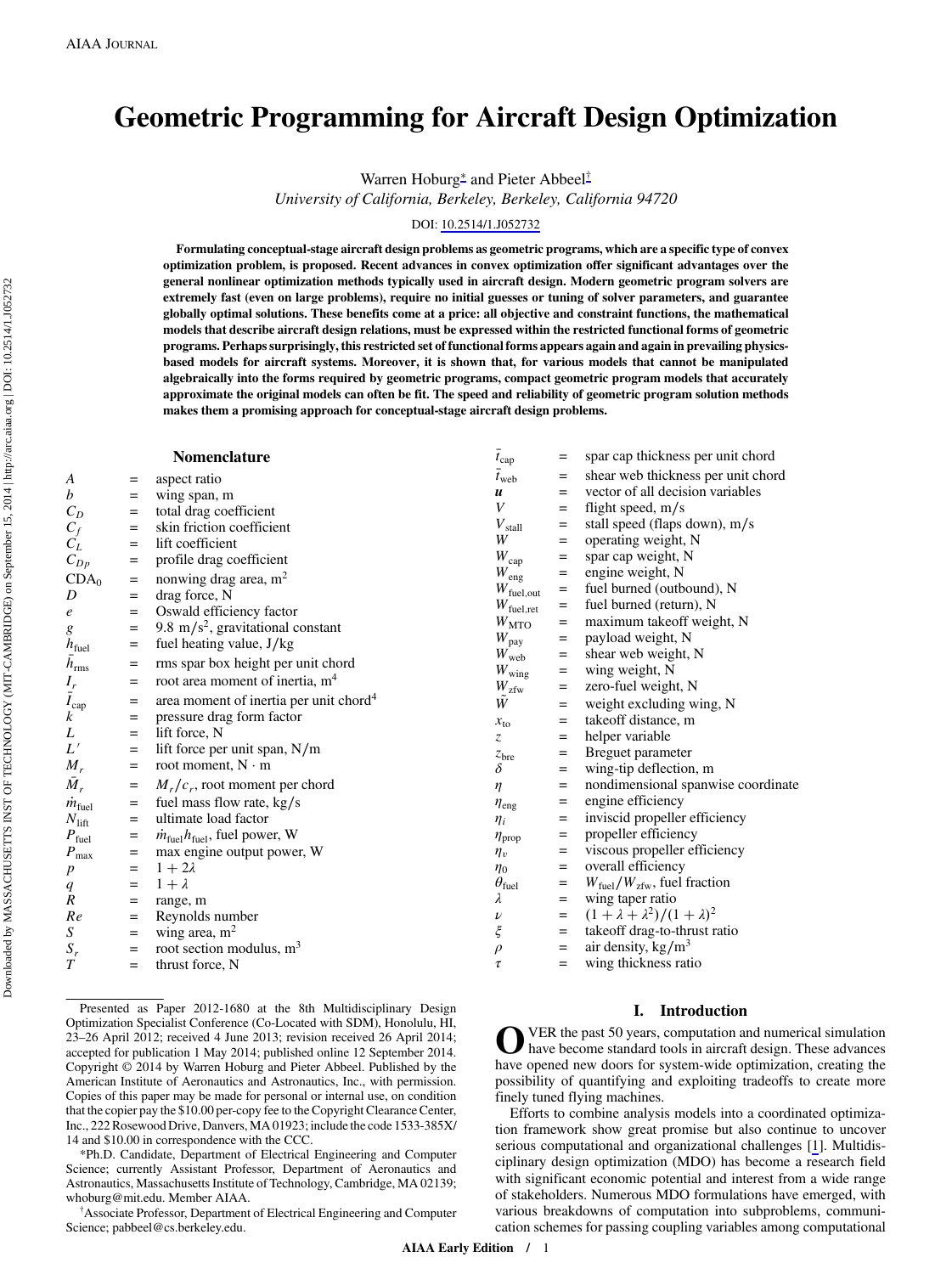blocks, and varied degrees of feasibility enforced after each iteration [\[2](#page-11-0)–[8\]](#page-11-0). There has been significant progress on kriging and response surface methods that reduce or eliminate calls to expensive analysis codes [\[9,10\]](#page-11-0). Reduced-order modeling is another area of interest, where complex models are replaced by cheaper surrogates that still capture relevant input/output relationships [[11,12](#page-11-0)]. In high-fidelity optimization, adjoint methods have enabled efficient computation of gradients in partial differential equation-constrained optimization. This line of research started in the 1970s with Pironneau's study of control theory applied to shape optimization [\[13,14](#page-12-0)] and was followed by Jameson's seminal work on aerodynamic design [\[15,16](#page-12-0)]. These methods have received significant research attention [\[17](#page-12-0)–[19\]](#page-12-0) and are the state of the art for high-fidelity aerostructural optimization [\[20](#page-12-0),[21\]](#page-12-0). Finally, there is recent interest in multifidelity methods [\[22](#page-12-0)], where inexpensive models could guide which high-fidelity analyses to conduct.

Despite remarkable progress in MDO, the complexity and diversity of modern aerospace design tools and teams makes fully coordinated system-level optimization a monumental undertaking. Most design tools in commercial or industrial use today solve specific problems involving a few disciplines (such as an engine design subroutine or a coupled aerostructural wing optimization). Tools for optimizing systems of black-box computer simulations often take a long time (days, weeks, or more) to arrive at a single solution.

When an aircraft configuration is first evaluated, the goal is to understand tradeoffs among various facets of the aircraft and mission. In many cases, the objectives (e.g., design missions) are not even defined, and so the goal is to understand the shape of a Pareto frontier and guide early program decision making or identify business opportunities. The range of models involved, along with the need to solve many similar design problems to sweep out trade studies, calls for reliable and efficient optimization methods that provide robust approximations over a wide range of parameter inputs.

Reliable and efficient optimization is difficult for general optimization problems but may be possible for more specialized problems. Over the past two decades, applied mathematicians have transformed convex optimization from a specialized research discipline into the realm of a technology [\[23](#page-12-0)]. Like solving least-squares problems or linear programs,‡ solving standard classes of convex optimization problems exactly is a straightforward task for modern solvers. Recently, an increasing number of engineering disciplines have begun using and relying upon this new technology [[24](#page-12-0)–[26](#page-12-0)]. That said, convex optimization is notably absent from most MDO approaches, with the exception of sequential quadratic programming (SQP) methods for solving nonconvex optimization problems locally.

In this work, we show that a specialized type of convex optimization problem, the geometric program (GP), applies to a surprisingly wide range of physics-based models common in conceptual stage aircraft design. We also show that GP-compatible functions can approximate models that are not analytical, such as data generated by black-box simulation.

The GP approach is not universal. By restricting ourselves to special functional forms, we give up the ability to model arbitrary nonlinear relationships. In return, we get something extremely powerful. Unlike solving a general nonlinear optimization problem, which is hard, solving a GP is fast and easy. Modern solvers find globally optimal solutions, with fast solution times that scale to large problems.

Compared with MDO, the methods of this paper represent a unique approach. In both cases, the ultimate goal is to efficiently arrive at solutions that are supported by accurate modeling. Much of MDO starts with extremely accurate models and makes sacrifices in efficiency or quality of optimization (e.g., accepting a local instead of global optimum). In contrast, the proposed approach starts with extremely reliable and efficient optimization and makes sacrifices in the accuracy or fidelity of the models one can optimize over. The unique efficiency and reliability of GP methods makes them a

‡ Both least-squares problems and linear programs are, in fact, special cases of convex optimization problems.

powerful tool for optimizing large, multidisciplinary systems of loworder models.

# II. Geometric Programming

First introduced in 1967 by Duffin et al. [[27\]](#page-12-0), a GP is a specific type of constrained optimization problem that becomes convex after a logarithmic change of variables. Despite significant work on early applications in structural design [\[28](#page-12-0)], network flow [\[29](#page-12-0)], and optimal control [\[30](#page-12-0),[31\]](#page-12-0), reliable and efficient numerical methods for solving GPs were not available until the 1990s [[32\]](#page-12-0). GP has recently undergone a resurgence as researchers discover promising applications in digital circuit design [\[24](#page-12-0)], communication systems [[25\]](#page-12-0), antenna optimization [\[26](#page-12-0)], and statistics [\[23](#page-12-0)].

#### A. Geometric Program: Definition

This section uses power law notation: for two vectors  $u, a \in \mathbb{R}^n$ ,

$$
u^a \equiv \prod_{j=1}^n u_j^{a_j} \tag{1}
$$

Geometric programs are constrained optimization problems where the objective and constraints consist only of monomial and posynomial functions. Let us begin by defining these two special function classes.

#### 1. Monomial Functions

In geometric programming, a monomial<sup>§</sup> is a function  $\nparallel h(u)$ :  $u \in$  $\mathbb{R}_{++}^n \to \mathbb{R}_{++}$  of the form

$$
h(u) = cu^a \tag{2}
$$

where  $a \in \mathbb{R}^n$ , and  $c \in \mathbb{R}_{++}$ . For instance, the familiar expression for lift,  $\frac{1}{2}\rho V^2 C_L S$ , is a monomial in  $\boldsymbol{u} = (\rho, V, C_L, S)$ , with  $c = 1/2$ and  $a = (1, 2, 1, 1)$ . Because the powers  $a_i$  in Eq. (2) may be negative and noninteger, expressions like  $(u_1u_2^{0.7}\sqrt{u_3})/u_4$  are also monomials. The property  $\forall u, h(u) > 0$  holds for any monomial function *h*.

# 2. Posynomial Functions

Like monomials, posynomials are functions  $f(u)$ :  $u \in \mathbb{R}_{++}^n \to$  $\mathbb{R}_{++}$ . A posynomial has the form

$$
f(u) = \sum_{k=1}^{K} c_k u^{a_k} \tag{3}
$$

where (as before)  $a_k \in \mathbb{R}^n$ , and  $c_k \in \mathbb{R}_{++}$ . Thus, a posynomial is simply a sum of monomial terms, and all monomials are also posynomials (with just one term). The expression  $0.23 + u_1^2$  +  $0.1u_1u_2^{-0.8}$  is an example of a posynomial in  $\mathbf{u} = (u_1, u_2)$ , whereas  $2u_1 - u_2^{1.5}$  is not a posynomial because negative leading coefficients  $c_k$  are not allowed.

#### 3. Geometric Program in Standard Form

A geometric program in standard form (also called a GP in posynomial form) is a nonlinear, nonconvex optimization problem of the following form

minimize 
$$
f_0(\mathbf{u})
$$
  
\nsubject to  $f_i(\mathbf{u}) \le 1$ ,  $i = 1, ..., m$ ,  
\n $h_i(\mathbf{u}) = 1$ ,  $i = 1, ..., m_e$  (4)

where the  $f_i$  are posynomial (or monomial) functions, the  $h_i$  are monomial functions, and  $u \in \mathbb{R}_{++}^n$  are the decision variables. In plain

<sup>§</sup> As noted in [[33\]](#page-12-0), the term "monomial" carries a special meaning in GP; the term used in algebra is slightly different.

 $\P$ <sub>R++</sub> represents the strictly positive reals.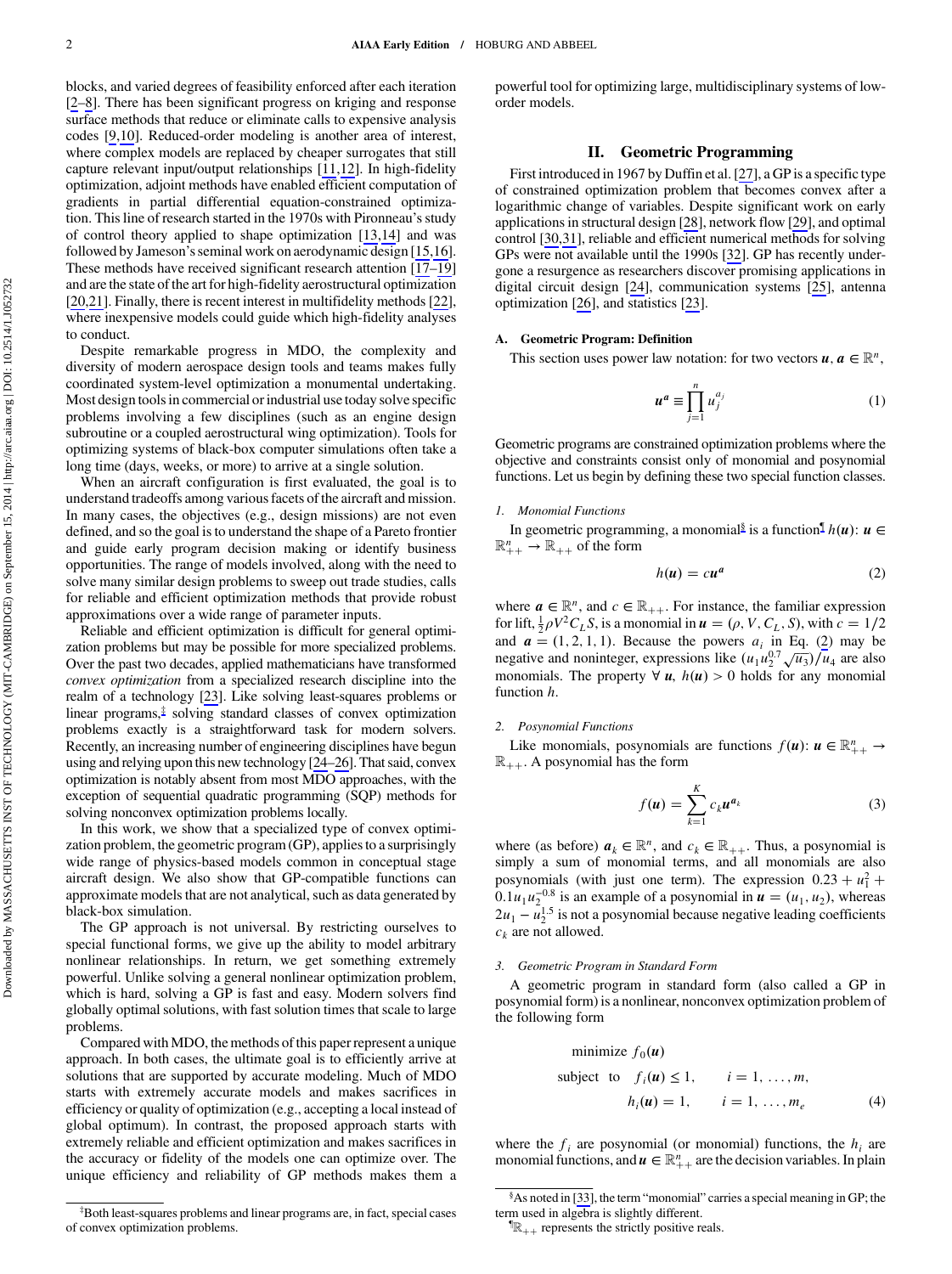<span id="page-2-0"></span>

Fig. 1 Slice of design space for the simple example problem from Sec. III. As expected, the logarithmic GP parameterization makes the level sets (contours) of the objective function convex.

English, a GP minimizes a posynomial objective function, subject to monomial equality constraints and posynomial inequality constraints. Monomials and posynomials are both closed under monomial division, and so constraints of the form (posynomial  $\leq$  monomial) or  $(monomial = monomial)$  are easily converted into the form in Eq. (4). Also, any monomial equality constraint  $h(u) = 1$  may be expressed equivalently as two monomial inequality constraints:  $h(u) \leq 1$  and  $1/h(u) \leq 1$ . Thus, without loss of generality, a geometric program in standard form can always be written in the following inequalityconstrained form

minimize 
$$
\sum_{k=1}^{K_0} c_{0k} \mathbf{u}^{a_{0k}}
$$
  
subject to 
$$
\sum_{k=1}^{K_i} c_{ik} \mathbf{u}^{a_{ik}} \le 1, \qquad i = 1, ..., m
$$
 (5)

This form is expected by some modern commercial solvers. The objective and constraints contain a combined total of

$$
t = \sum_{i=0}^{m} K_i
$$

monomial terms. The entire GP is parameterized by a vector of constants  $c \in \mathbb{R}_{++}^t$ , an (often sparse) matrix of exponents  $A \in \mathbb{R}^{t \times n}$ , and a mapping that encodes which of the  $m + 1$  posynomials each of the *t* monomial terms resides in.

# B. Solving Geometric Programs

Over the past two decades, technology for solving GPs has become extremely reliable and efficient. At their core, today's state-of-the-art solvers implement primal-dual interior point methods [\[32,33](#page-12-0)]. When applied to GPs, these methods provide remarkable capabilities.

- Optimality: GP solvers guarantee convergence to a global optimum (or a certificate of infeasibility, if it is impossible to simultaneously satisfy all the constraints).
- Robustness: GP solvers perform off-the-shelf. They do not require "initial guesses" or tuning of optimizer hyper-parameters.
- Speed: Current solvers are approaching the efficiency of linear program solvers; they can find the global optimum of a problem with thousands of decision variables and tens of thousands of constraints on a desktop computer in minutes [[23\]](#page-12-0), with additional gains if the problem is sparse. As of 2005, a typical sparse GP with tens of thousands of decision variables and 1 million constraints could be solved on a desktop computer in a few minutes [[34\]](#page-12-0).

Strong duality: Primal-dual interior point algorithms simultaneously determine globally optimal dual variables, in addition to the primal variables. These dual variables provide useful sensitivity information [\[34](#page-12-0)].

The power of geometric programming derives from a change of variables that converts GPs into convex optimization problems. An example of this conversion is illustrated in Fig. 1. GPs are not convex in the form of Eq. (4), but a simple logarithmic change of variables transforms monomials into affine functions and posynomials into log-sum-exp functions, both of which are convex [[34\]](#page-12-0). The resulting solution performance contrasts sharply with methods for general nonlinear optimization, which typically require initial guesses, may require the tuning of problem-specific optimizer parameters, and find local, not global, optima. GP solvers, on the other hand, are robust and general enough for users to confidently leave the optimization process to standard software packages.

# III. Simple Example

As an initial warm-up to build familiarity with GP formulations, we present a simple wing design example adapted from Martins [\[35](#page-12-0)]. A more complex design example will appear in Sec. [VI.](#page-9-0)

Our challenge is to size a wing with total area *S*, span *b*, and aspect ratio  $A = b^2/S$ . These parameters should be chosen to minimize the total drag,  $D = \frac{1}{2}\rho V^2 C_D S$ . The drag coefficient is modeled as the sum of fuselage parasite drag, wing parasite drag, and induced drag,

$$
C_D = \frac{(CDA_0)}{S} + kC_f \frac{S_{\text{wet}}}{S} + \frac{C_L^2}{\pi Ae}
$$
 (6)

where  $(CDA<sub>0</sub>)$  is the fuselage drag area, *k* is a form factor that accounts for pressure drag, *S*wet∕*S* is the wetted area ratio, and *e* is the Oswald efficiency factor.

For a fully turbulent boundary layer, the skin friction coefficient  $C_f$ can be approximated as

$$
C_f = \frac{0.074}{Re^{0.2}}
$$
 (7)

where  $Re = \frac{\rho V}{\mu}$ -- *S A*  $\overline{1}$ is the Reynolds number at the mean chord  $c = \sqrt{\frac{S}{A}}$ . The total aircraft weight *W* is modeled as the sum of a fixed weight  $W_0$  and the wing weight,

$$
W = W_0 + W_w \tag{8}
$$

The wing weight is modeled as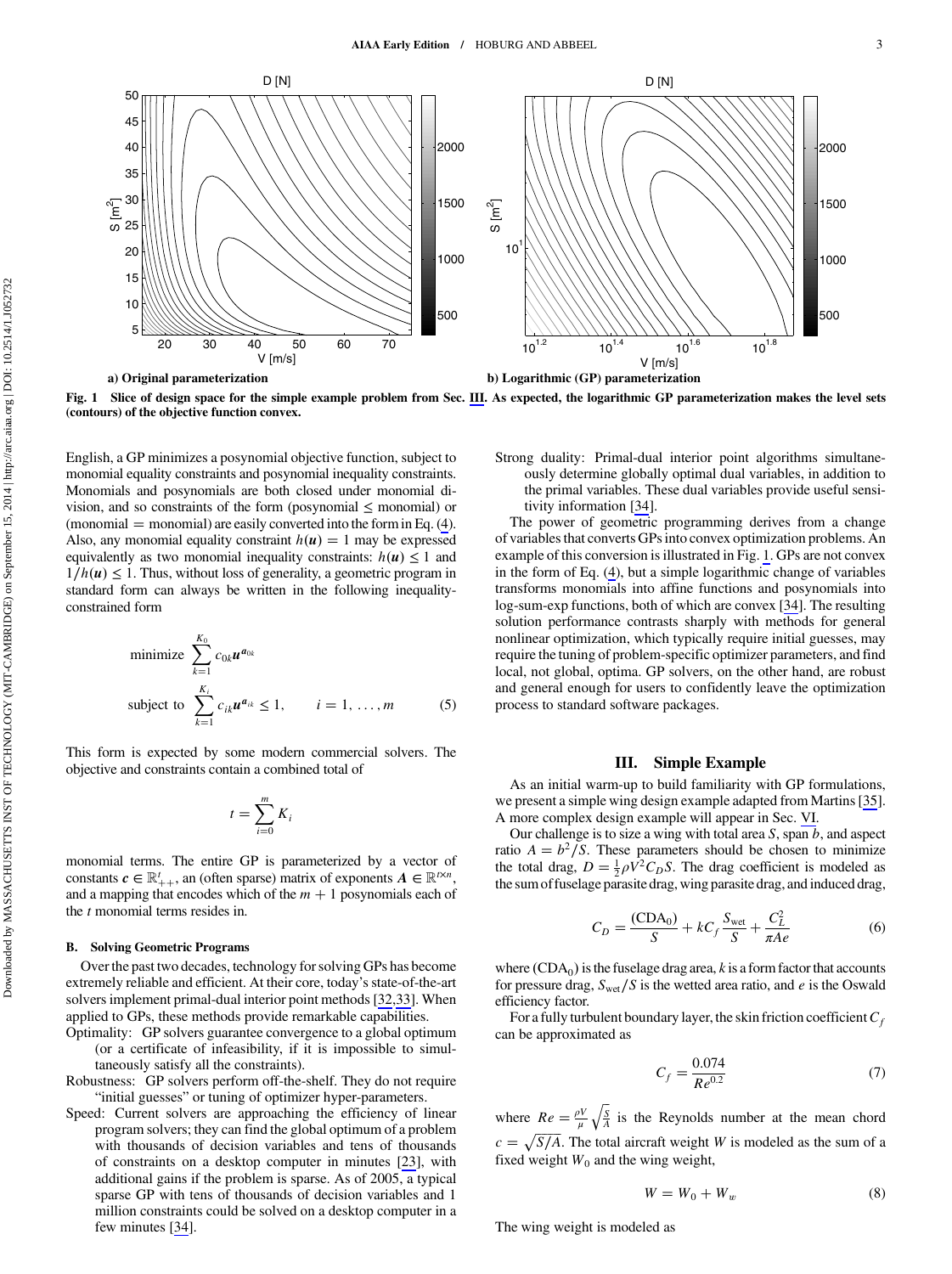$$
W_w = 45.42S + 8.71 \times 10^{-5} \frac{N_{\text{lift}} b^3 \sqrt{W_0 W}}{S\tau}
$$
 (9)

where  $N_{\text{lift}}$  is the ultimate load factor for structural sizing, and  $\tau$  is the airfoil thickness-to-chord ratio.

The weight equations are coupled to the drag equations by the constraint that lift equals weight,

$$
W = \frac{1}{2}\rho V^2 C_L S \tag{10}
$$

Finally, for safe landing, the aircraft should be capable of flying at a reduced speed  $V_{\text{min}}$ , subject to a stall constraint,

$$
\frac{2W}{\rho V_{\min}^2 S} \le C_{L, \max} \tag{11}
$$

We must choose values of *S*, *A*, and *V* that minimize drag, subject to all the relations in the preceding text. Constant parameters are given in Table 1.

For this problem, it turns out that the global optimum can be found reliably on a laptop computer in a few milliseconds. The key is recognizing that all the models consist of monomial and posynomial expressions. In fact, the entire optimization problem can be expressed exactly as a GP\*\*:

$$
\begin{aligned}\n\text{minimize} & \frac{1}{2} \rho V^2 C_D S \\
\text{subject to} & 1 \ge \frac{0.074}{C_f R e^{0.2}} \\
1 &\ge \frac{(\text{CDA}_0)}{C_D S} + \frac{k C_f S_{\text{wet}}}{C_D S} + \frac{C_L^2}{C_D \pi A e} \\
1 &\ge \frac{2W}{\rho V^2 C_L S} \\
1 &\ge \frac{W_0}{W} + \frac{W_w}{W} \\
1 &\ge 45.42 \frac{S}{W_w} + 8.71 \times 10^{-5} \frac{N_{\text{lift}} A^{3/2} \sqrt{W_0 W S}}{W_w \tau} \\
1 &\ge \frac{2W}{\rho V_{\text{min}}^2 S C_{L,\text{max}}} \\
1 &= \frac{\rho V}{\mu R e} \sqrt{\frac{S}{A}} \n\end{aligned} \tag{12}
$$

For a design engineer wishing to solve this problem, no further algorithmic work is required. A GP solver [[36\]](#page-12-0) finds the solution reliably and quickly; see Table 2.

This aircraft design in Table 2 is feasible, meaning that it satisfies all the previously defined design constraints. It is also globally optimal, meaning that for this set of models, no other set of feasible decision variables could possibly achieve a lower value of the objective,  $1/2\rho V^2C_D S$ .

Of course, in a real design setting, a single-point solution is utterly inadequate. A wise designer or manager must understand a range of possible tradeoffs. How would modifying the desired landing speed *V*<sub>min</sub> = 22 m/s affect the drag objective? How expensive would it be to fly at a slightly higher cruise speed *V* than that which minimizes drag? The answer to these questions lies in a Pareto frontier, which quantifies the tradeoffs among the relevant variables.

Figure [2](#page-4-0) shows how GP-based design can be used as a powerful inner loop for quickly exploring Pareto frontiers. For this design example, we resolved the GP [Eq. (12)] across a range of different landing speeds  $V_{\text{min}}$ . Then, for each landing speed of interest, we resolved across a range of different cruise speeds, starting with the

Table 1 Fixed constants for the simple example problem in Sec. [III](#page-2-0)

| Quantity            | Value                        | Description                      |
|---------------------|------------------------------|----------------------------------|
| (CDA <sub>0</sub> ) | $0.0306$ m <sup>2</sup>      | Fuselage drag area               |
| $\rho$              | 1.23 kg/m <sup>3</sup>       | Density of air                   |
| $\mu$               | $1.78 \times 10^{-5}$ kg/m/s | Viscosity of air                 |
| S <sub>wet</sub> /S | 2.05                         | Wetted area ratio                |
| $\boldsymbol{k}$    | 1.2                          | Form factor                      |
| $\boldsymbol{e}$    | 0.96                         | Oswald efficiency factor         |
| $W_0$               | 4940 N                       | Aircraft weight excluding wing   |
| $N_{\text{lift}}$   | 2.5                          | Ultimate load factor             |
| τ                   | 0.12                         | Airfoil thickness-to-chord ratio |
| $V_{\rm min}$       | $22 \text{ m/s}$             | Desired landing speed            |
| $C_{L, \text{max}}$ | 2.0                          | Maximum $C_L$ , flaps down       |

Table 2 Solution to the simple example GP Eq. (12)

| Variable       | Optimal value       |
|----------------|---------------------|
| $\overline{A}$ | 12.7                |
| S              | $12.08 \text{ m}$   |
| $C_D$          | 0.0231              |
| $C_L$          | 0.6512              |
| $C_f$          | 0.003857            |
| Re             | $2.598e + 06$       |
| W              | 7189 <sub>N</sub>   |
| $W_{w}$        | 2249 N              |
|                | $38.55 \text{ m/s}$ |
|                |                     |

drag-optimal *V*. The resulting tradeoff surface, shown in Fig. [2a](#page-4-0), represents the design space of aircraft that are Pareto-optimal with respect to drag, cruise speed, and landing speed.

### IV. Using Geometric Programming for Design

Now that we have seen a specific example, let us understand, more generally, how GP can be applied to solve real design problems.

# A. Elements of a Geometric Program

#### 1. Decision Variables

Referring to the definition of a GP [Eq. (4)], the decision variables are a vector of unknowns  $u \in \mathbb{R}_{++}^n$ , implicitly constrained to be positive.<sup>††</sup> In the previous example [Eq.  $(12)$ ], the decision variables were  $\mathbf{u} = (A, S, C_D, C_L, C_f, Re, W, W_w, V)$ . More generally, the decision variables consist of every variable whose value is to be determined by the optimizer.

Clearly, the decision variables cannot take on arbitrary values; they are constrained by physics. These physical relationships are quantified by constraints on the feasible set of the GP.

#### 2. Constraints

GP modeling is the process of posing a practical problem as a GP. This is accomplished using constraints, which serve two main purposes.

First, for GP modeling to be possible, underlying physical relationships must be encoded in terms of monomial and posynomial constraints. Examples of such models for the aircraft design domain appear in Sec. [V.](#page-4-0) These models may be analytical functions or transformations thereof, or they may be approximate models fit to data.

Second, designers impose engineering limits or requirements on designs through constraints. For example, one may wish to directly constrain decision variables such as material gauges, stresses,

<sup>\*\*</sup>To construct this GP, we used a posynomial equality relaxation, described in Sec. IV.

<sup>&</sup>lt;sup>††</sup>The restriction  $u > 0$  is not as limiting as one might initially assume. Many quantities (e.g., weight, drag, efficiency, thicknesses, and climb or descent angle) are strictly positive (or strictly negative) physical quantities whose value can be captured by a strictly positive decision variable. Variables whose signs are unknown before optimization can be handled in a mixedinteger extension to GP.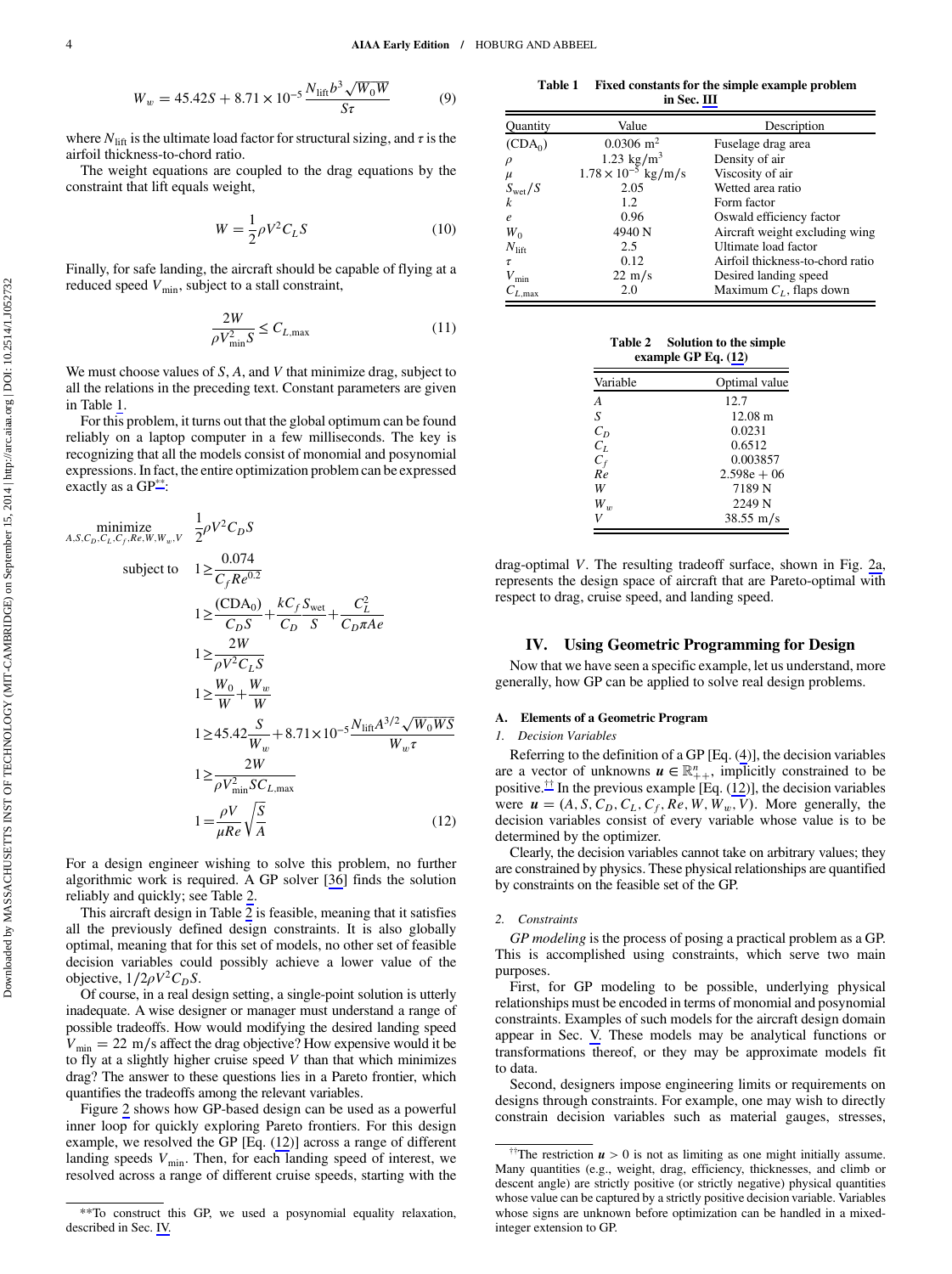<span id="page-4-0"></span>

Fig. 2 Tradeoff surfaces for the wing design problem in Sec. [III](#page-2-0). Here, the GP [Eq. (12)] was solved 775 times, across a grid of unique cruise speeds*V* and landing speeds  $V_{\text{min}}$ . This resulted in the Pareto frontier (Fig. 2a), which trades off low cruise drag *D*, high cruise speed *V*, and low landing speed *V*<sub>min</sub>. The corresponding optimal design parameters appear in the other figures, where each point on the meshes corresponds to a unique aircraft design. The thin line plotted below each mesh represents the drag-optimal cruise speed as a function of landing speed. On a standard laptop, sweeping out the full Pareto frontier (i.e., solving the GP 775 times) took 3.28 s total, or 4.2 ms per solution on average.

deflections, part sizes, margins of safety, etc. Or, a designer may introduce constraints on system-level performance requirements such as range or payload.

#### 3. Objective

The objective in a GP may be any monomial or posynomial function of the decision variables. One might choose to globally minimize a single variable, such as drag or fuel weight. To trade off a number of performance criteria, one can form an aggregate objective function: a weighted combination of several quantities of interest. To maximize quantities such as velocity or efficiency, we can minimize the monomial corresponding to their inverse.

#### B. Posynomial Equality Relaxation

Posynomial equality relaxation is a GP modeling technique that is central to the GP design paradigm. The basic idea is to relax a posynomial equality constraint into an inequality constraint, thereby making it GP-compatible. Under certain conditions, this relaxation is tight, meaning that equality will hold at the optimum [\[34](#page-12-0)].

Consider, for example, a simple model for drag that breaks down  $C_D$  into a constant profile drag component, and an induced drag component:

$$
C_D = C_{d_0} + \frac{C_L^2}{\pi e A}
$$
 (13)

Although we recognize the posynomial structure in this model, it is not GP-compatible because posynomial equality constraints are not allowed in GP. Indeed, enforcing a posynomial equality constraint is in general a very difficult problem. But thanks to our knowledge of the variables involved, we can relax this constraint to an inequality:

$$
C_D \ge C_{d_0} + \frac{C_L^2}{\pi e A} \tag{14}
$$

Even though we have relaxed the problem, we can show that the original equality relationship [Eq. (13)] will be globally optimal under certain assumptions about the functional behavior of the objective and constraints with respect to  $C<sub>D</sub>$ . In particular, we assume that  $C_D$  does not appear in any monomial equality constraints and that the objective and inequality constraints are all monotone increasing (or constant) in  $C_D$ . Under these conditions, if the equality relation [Eq. (13)] did not hold at the optimum, we could clearly decrease  $C_D$ until achieving equality, without increasing the objective or moving the solution outside the feasible set.

This type of relaxation is widely applicable and can also be applied when the directions of the assumed monotonicities are reversed [\[31](#page-12-0),[34\]](#page-12-0).We will use it extensively in Sec. V without further comment.

### V. Selected Geometric-Program-Compatible Models

In this section, we give further examples of GP-compatible models for the aircraft design domain. Here, "GP-compatible" refers to models of two possible forms.

- 1)  $1 \ge f(u)$ , where *f* is a posynomial (or monomial).
- 2)  $1 = h(u)$ , where *h* is a monomial.

Note that monomials and posynomials are closed under monomial division. This implies that models of the following forms are also GP-compatible.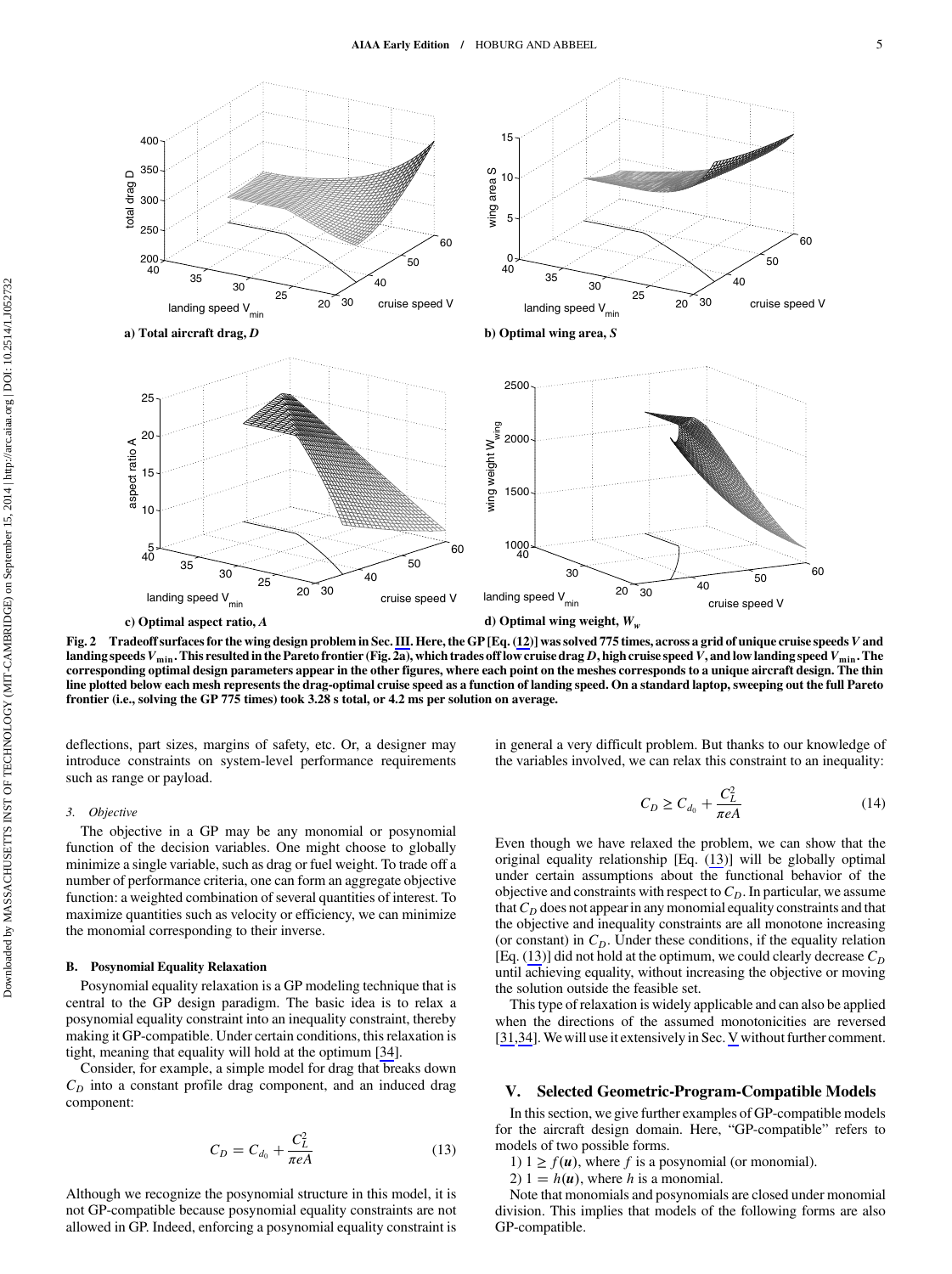<span id="page-5-0"></span>1)  $h(u) \ge f(u)$ , where f is a posynomial (or monomial), and h is a monomial.

2)  $h_1(\mathbf{u}) = h_2(\mathbf{u})$ , where  $h_1$  and  $h_2$  are both monomials.

Finally, observe throughout this section that each model involves only a subset of the full decision variable vector *u*. This means that the resulting GP is sparse.

### A. Steady Level Flight Relations

The steady level flight relations are perhaps the most basic relationships in aircraft design. These constrain lift to equal the aircraft's total weight and thrust to equal the force of drag:

$$
L = W \tag{15}
$$

$$
T = D \tag{16}
$$

$$
L = \frac{1}{2}\rho V^2 C_L S \tag{17}
$$

$$
D \ge \frac{1}{2}\rho V^2 C_D S \tag{18}
$$

Each of these equations are monomial constraints and therefore GP-compatible.

The total aircraft weight *W* breaks down into a sum of component weights, for instance

$$
W_{\text{zfw}} \ge W_{\text{fixed}} + W_{\text{payload}} + W_{\text{wing}} + W_{\text{engine}} + W_{\text{tail}} + \dots (19)
$$

$$
W \ge W_{\rm zfw}(1 + \theta_{\rm fuel})\tag{20}
$$

where  $\theta_{\text{fuel}} \equiv W_{\text{fuel}} / W_{\text{zfw}}$  is the fuel mass fraction. Each of these is a posynomial inequality constraint and therefore GP-compatible. Using similar models, further breakdown and modeling of component weights is straightforward.

Another important steady flight relation is the chain of efficiencies  $\eta$  that relate cruise thrust power to fuel power. A simple version is

$$
TV \le P_{\text{fuel}} \eta_{\text{eng}} \eta_{\text{prop}} \tag{21}
$$

where TV is thrust times velocity;  $P_{\text{fuel}} = \dot{m}_{\text{fuel}}h_{\text{fuel}}$  is the fuel power, equal to fuel mass flow rate times heating value;  $\eta_{\text{eng}}$  is the engine's fuel power to shaft power conversion efficiency; and  $\eta_{\text{prop}}$  is the propulsive shaft power to thrust power conversion efficiency.

These constraints capture high-level relationships among lift, drag, weight, and efficiency. Additional constraints will capture their dependency on more detailed design parameters.

### B. Performance Metrics

The GP framework provides a straightforward interface for trading off competing goals; we optimize or constrain multiple performance metrics of interest.

When a performance metric is also a decision variable (cruise speed, payload capacity, or fuel burn rate, for example), it can be inserted directly into the objective function or constraints. Other metrics are more complicated summary statistics, whose relationships to other variables must themselves be modeled. In this section, we give two examples: range and takeoff distance.

#### 1. Breguet Range Equation

One common model for the range of a fuel-burning aircraft is the Breguet range equation, $**$  which assumes a constant lift to drag ratio  $L/D$  and overall efficiency  $\eta_0$ , resulting in the expression



Fig. 3 GP-compatible approximation of the Breguet range equation, via posynomial structure in the Taylor expansion of exp. A three-term expansion is more than 99% accurate for fuel fractions less than 0.95.

$$
R = \frac{h_{\text{fuel}}}{g} \eta_0 \frac{L}{D} \log(1 + \theta_{\text{fuel}})
$$
 (22)

This expression is not allowed in GP due to the log term, but we can proceed by rewriting it as

$$
1 + \theta_{\text{fuel}} = \exp\left(\frac{gRD}{h_{\text{fuel}}\eta_0 L}\right) \tag{23}
$$

and noting that the Taylor expansion of the exp function has a posynomial structure.§§ This results in a GP-compatible model:

$$
z = \frac{gRD}{h_{\text{fuel}} \eta_0 L} \tag{24}
$$

$$
\theta_{\text{fuel}} \ge z + \frac{z^2}{2!} + \frac{z^3}{3!} + \dots \tag{25}
$$

Recall that the Breguet model assumed that the lift to drag ratio *L*∕*D* and overall efficiency  $\eta_0$  remained constant over the entire mission. For real missions, these quantities vary slightly with changes in wing loading, speed, and density altitude. To model these effects more accurately, one can break down long or complex missions into shorter segments of length *Ri*. One would then constrain each segment according to the Breguet range equation but allow each segment to take on a different lift to drag ratio  $L_i/D_i$ , overall efficiency  $\eta_{0,i}$ , and fuel fraction  $\theta_{\text{fuel},i}$ . This approach enables accurate modeling of very long or complex missions and has the added benefit of reducing the fuel fraction of each segment, thereby improving the accuracy of the Taylor approximation shown in Fig. 3.

#### 2. Takeoff Distance

To model takeoff distance  $x_{\text{TO}}$ , we define a wheels-up flight condition immediately after rotation, where the aircraft first achieves lift  $L_{\text{TO}} \geq W$  and is still accelerating under thrust  $T_{\text{TO}} > D_{\text{TO}}$ . Before this instant, a net force  $T - D$  accelerated the aircraft from speed 0 to speed  $V_{\text{TO}}$ . Technically, both *T* and *D* are functions of *V*, but let us assume that the thrust variation is small, taking the conservative approximation  $T(V) = T(V_{\text{TO}}) = T_{\text{TO}}$ . Under this assumption, we have the differential relation

$$
gdx = \frac{WVdV}{T_{\text{TO}} - \frac{1}{2}\rho V^2 C_D S}
$$
 (26)

<sup>‡‡</sup>Drela, M., "Course Notes," MIT Unified Engineering.

<sup>§§</sup>We could alternatively treat the exp function directly instead of Taylorexpanding it, but at the expense of requiring more specialized convex programming software instead of a standard GP solver.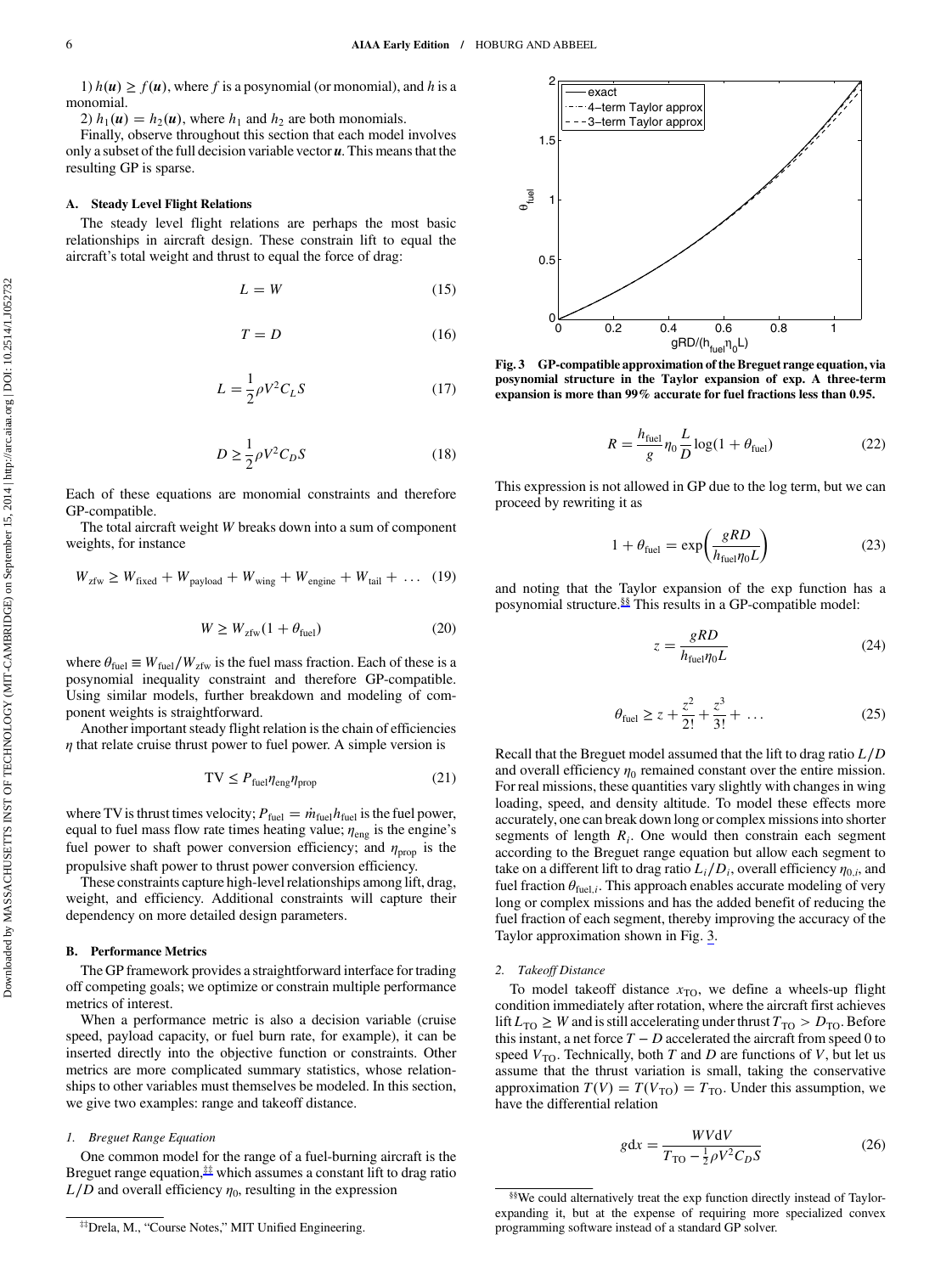

Fig. 4 GP-compatible approximation of −log(1 − ξ)/ξ, for modeling<br>takeoff distance. Taylor expansions are one ontion, but would require takeoff distance. Taylor expansions are one option, but would require many terms. A fitted posynomial, however, achieves a near-perfect fit with only two terms.

from basic mechanics. If we additionally assume that  $C_D$  stays constant  $[C_D(V) = C_D^{TO}]$ , then we can analytically integrate Eq. (26) along the takeoff run, which results in the expression

$$
x_{\rm TO} = \frac{WV_{\rm TO}^2}{2gD_{\rm TO}}\log\left(\frac{T_{\rm TO}}{T_{\rm TO} - D_{\rm TO}}\right) \tag{27}
$$

To clarify the limiting behavior as  $D_{\text{TO}}/T_{\text{TO}} \rightarrow 0$ , we rewrite Eq. (27) as

$$
\frac{2gx_{\text{TO}}T_{\text{TO}}}{WV_{\text{TO}}^2} = \frac{-\log(1-\xi)}{\xi}
$$
 (28)

where  $\xi \equiv D_{\text{TO}}/T_{\text{TO}}$ .

This expression is not compatible with GP, but we can proceed by modeling the  $-\log(1-\xi)/\xi$  term with a posynomial, as shown in Fig. 4. This results in a set of GP-compatible constraints for takeoff distance:

$$
\xi \ge \frac{D_{\rm TO}}{T_{\rm TO}}\tag{29}
$$

$$
\frac{2gx_{\text{TO}}T_{\text{TO}}}{WV_{\text{TO}}^2} \ge 1 + y \tag{30}
$$

$$
1 \ge \frac{0.0464\xi^{-2.73}}{y^{2.88}} + \frac{1.044\xi^{-0.296}}{y^{0.049}}
$$
(31)

Equation (31) is an example of an implicit posynomial, so called because it expresses the relationship between *y* and ξ as a convex set whose boundary is an implicit function  $f(y, \xi)$ . Implicit posynomials are known to be more expressive than their explicit counterparts [\[37](#page-12-0)], and their compatibility with GP makes them a powerful general modeling tool.

As suggested for the Breguet range model, one can optionally refine the accuracy of the takeoff distance model by dividing the takeoff run into multiple individually modeled segments. We can also include 50 ft obstacle clearance distance using GP-compatible models for climbing flight.

#### C. Propulsive Efficiency

A propeller converting mechanical shaft power *P*shaft into propulsive power TVexperiences losses that vary significantly with both thrust and velocity. Following Drela [[38\]](#page-12-0), we model propulsive efficiency as the product of a viscous loss term  $\eta_v$ , and an inviscid term  $\eta_i$  that accounts for kinetic energy lost in the high-velocity propwash:

$$
\eta_{\text{prop}} = \eta_i \eta_v \tag{32}
$$

Actuator disk theory gives us the following approximations for the inviscid efficiency:

$$
\dot{m} = \frac{1}{2}\rho A_{\text{prop}}(V_e + V) \tag{33}
$$

$$
T = \dot{m}(V_e - V) = \frac{1}{2}\rho A_{\text{prop}}(V_e^2 - V^2)
$$
 (34)

$$
\eta_i = \frac{TV}{\frac{1}{2} \dot{m} (V_e^2 - V^2)} = \frac{2}{1 + \frac{V_e}{V}}
$$
(35)

Combining the previous equations, we obtain

$$
\eta_i \le \frac{2}{1 + \sqrt{1 + [T/(1/2)\rho V^2 A_{\text{prop}}]}}
$$
(36)

The quantity  $T/(\frac{1}{2}\rho A_{\text{prop}}V^2)$  is recognized as  $C_T/\lambda_a^2$ , where  $C_T$  is the propeller thrust coefficient, and  $\lambda_a$  is the advance ratio. The constraint [Eq. (36)] is not allowed by the GP framework, but we can algebraically manipulate it into an equivalent posynomial constraint,

$$
4\eta_i + \frac{T\eta_i^2}{\frac{1}{2}\rho V^2 A_{\text{prop}}} \le 4\tag{37}
$$

This GP-compatible model captures the strong variation of propulsive efficiency with thrust and velocity.

#### D. Drag Breakdown

The total aircraft drag  $D = 1/2\rho V^2 C_D S$  clearly depends on the drag coefficient  $C_D$ , which can in turn be modeled as a sum of contributions from different sources. For example, in subsonic flight regimes, we might break down  $C_D$  into three components:

$$
C_D \ge \underbrace{\frac{C_L^2}{\pi eA}}_{\text{induced drag}} + \underbrace{C_{DP}(C_L, Re, \tau)}_{\text{profile drag}} + \underbrace{\frac{(CDA)_0}{S}}_{\text{nonwing form drag}} \tag{38}
$$

The induced drag term comes from lifting-line theory [[39\]](#page-12-0), which predicts a vortex-induced downwash distribution over the wing that effectively reduces the angle of attack.

The function  $C_{Dp}(C_L, \text{Re}, \tau)$  is not known analytically and must be fit from data. We can generate these data offline using the viscous airfoil analysis tool XFOIL [[40\]](#page-12-0), as shown in Fig. [5](#page-7-0). This particular data set is well approximated by a posynomial model, which can be fit offline using nonlinear least-squares [\[37,41](#page-12-0)].

The final term in the drag breakdown corresponds to form drag on the fuselage and other components. For a detailed treatment, it can be further broken up into a posynomial model for component drag areas:

$$
(CDA)0 \ge (CDA)tail + (CDA)fuse + (CDA)gear + ...
$$
 (39)

Each term in Eq. (39) may either be assumed constant or modeled as a posynomial function of relevant sizing parameters.

#### E. Wing Structural Models

In this section, we consider the structural design of an unswept single-taper wing (or tail), as depicted in Fig. [6.](#page-7-0) The high-level stress constraint we will impose is

$$
S_r \sigma_{\text{max}} \ge N_{\text{lift}} M_r \tag{40}
$$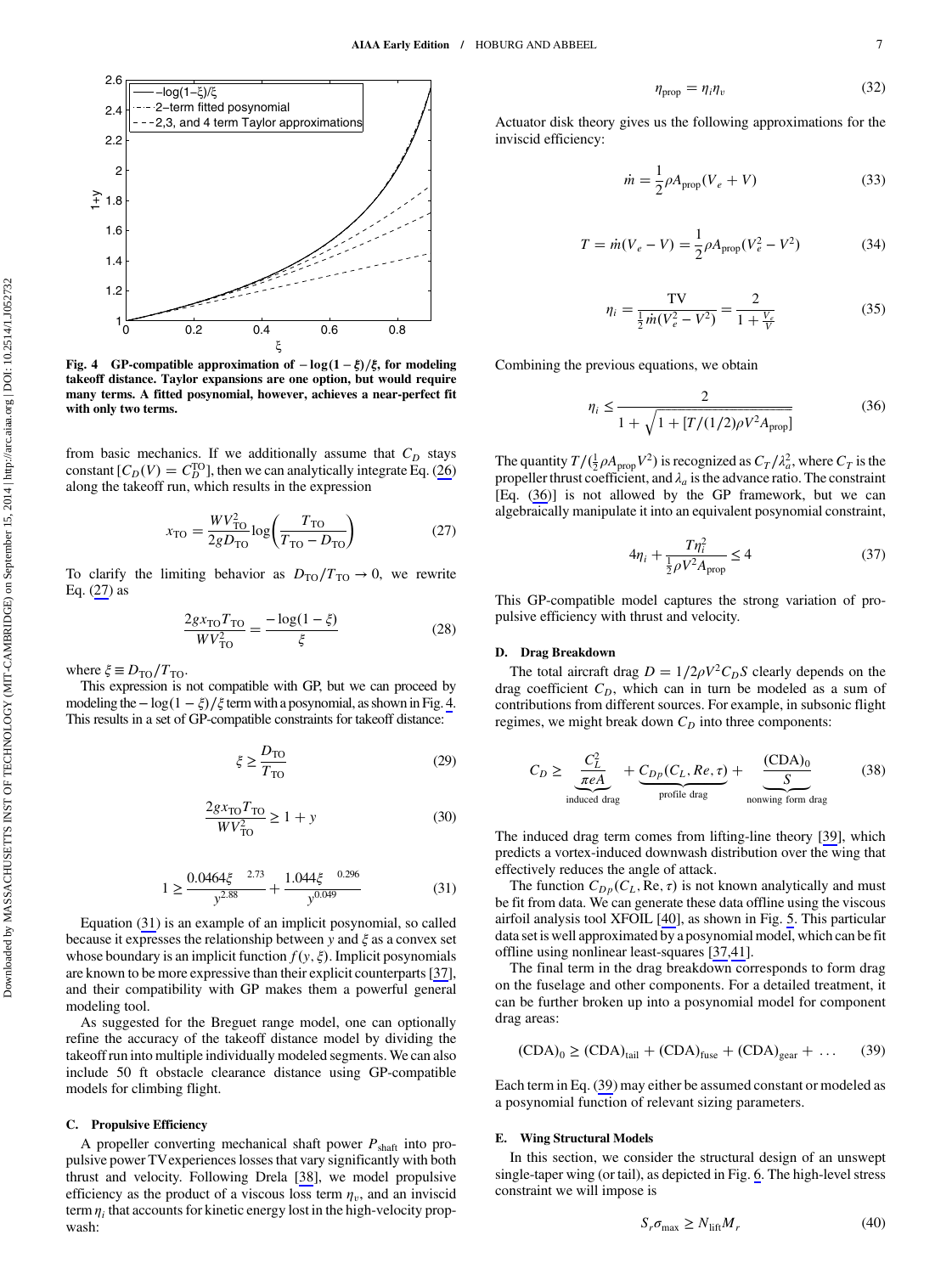<span id="page-7-0"></span>

Fig. 5 Profile drag for NACA-24xx airfoils, generated using XFOIL [[40\]](#page-12-0). Shades represent Reynolds number:  $Re = 10^6$  (gray) to  $Re = 10^7$  (black). An eight-term posynomial approximates the entire data set with rms error of <sup>∼</sup>2%.



Fig. 6 Wing design variables  $\tau$  (airfoil thickness-to-chord ratio) and  $\lambda$ (taper ratio), for a single-taper wing or wing section.

where  $S_r$  is the root section modulus,  $\sigma_{\text{max}}$  is the material-specific allowable stress,  $N_{\text{lift}}$  is the design  $g$  loading or turbulence loading including safety factor, and  $M_r$  is the applied moment at the root.<sup> $\blacksquare$ </sup> We may also wish to impose a deflection limit, e.g.,

$$
\frac{\delta}{b} \le 0.05\tag{41}
$$

We must now model the spanwise lift distribution, applied root moment, and bending stiffness.

#### 1. Coordinate Definitions

The wing-sizing variables are related by

$$
b = \sqrt{SA} \tag{42}
$$

$$
c_r = \frac{2}{1+\lambda} \sqrt{\frac{S}{A}}
$$
 (43)

We also define a wing spanwise coordinate  $2y/b = \eta \in [0, 1]$ . The chord as a function of span is then

$$
\frac{c(\eta)}{c_r} = 1 + \eta(\lambda - 1) \tag{44}
$$

#### 2. Root Moment

The moment applied to the wing root depends on the spanwise lift distribution, as shown in Fig. 7. The wing must support its own weight (as well as any fuel contained in it), in addition to the weight of the fuselage and payload. Let  $\tilde{W} = \tilde{L}$  represent the weight of the aircraft excluding the wing. A simple conservative assumption assumes that the local net upward force per unit span  $\tilde{L}^{\prime}$  is proportional to the local chord (see footnote [‡‡](#page-5-0)). Under this assumption, the differential loading per unit span is

$$
d\tilde{L} = \frac{\tilde{L}}{1+\lambda} [1 + \eta(\lambda - 1)] d\eta
$$
 (45)

To find the root moment, we twice-integrate Eq. (45) with appropriate boundary conditions, which results in

$$
M_r = \frac{\tilde{L}b}{12} \left[ \frac{1+2\lambda}{1+\lambda} \right] = \frac{\tilde{L}Ac_r}{24} (1+2\lambda)
$$
 (46)

#### 3. Root Stiffness

The wing root's ability to resist applied moments is governed by two important quantities: the root area moment of inertia  $I_r$  and the root section modulus *S<sub>r</sub>*. *S<sub>r</sub>* relates applied moments to maximum bending stress, whereas  $I_r$  relates applied moments to curvature (and therefore deflection). For a symmetric structural cross section, the two quantities are related by the monomial

$$
S_r = \frac{I_r}{\frac{1}{2}\tau c_r} \tag{47}
$$

It is generally possible to fit a posynomial model for the area moment of inertia per chord to the fourth,  $\overline{I} = I/c^4$ , for an airfoil family and



Fig. 7 The spanwise lift distribution  $L'(y)$  creates a root moment  $M_0$ <br>and tip deflection  $\delta$ and tip deflection  $\delta$ .

 $^{\text{th}}$ We actually impose the constraint [Eq. (40)] for two different values of  $S_0$ : one for tensile (bottom skin) loading, and one for compressive (top skin) loading.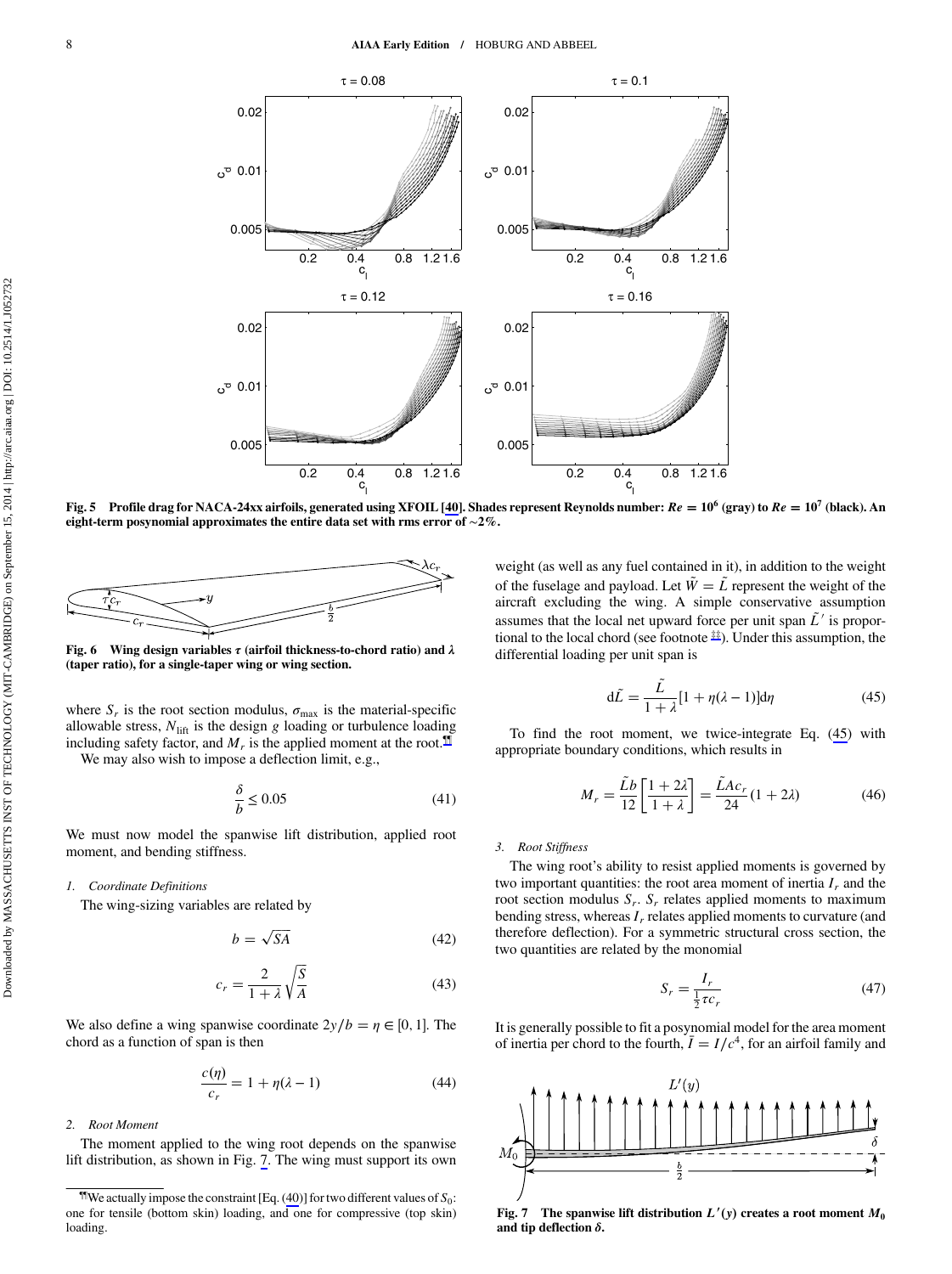<span id="page-8-0"></span>structural geometry of choice. For example, here we will use a wingbox geometry defined by Drela [[42\]](#page-12-0) and shown in Fig. 8. The spar cap  $\bar{I}$  is related to material thickness by

$$
\bar{I}_{\text{cap}} = \frac{\bar{w}}{12} (\bar{h}_{\text{rms}}^3 - (\bar{h}_{\text{rms}} - 2\bar{t}_{\text{cap}})^3) \approx \frac{\bar{w}}{2} (\bar{h}_{\text{rms}}^2 \bar{t}_{\text{cap}} - 2\bar{h}_{\text{rms}} \bar{t}_{\text{cap}}^2) \tag{48}
$$

where  $\bar{h}_{\text{rms}}$  is the rms box height. If we assume that  $r_h = 0.75$ , then  $\bar{h}_{\rm rms} \approx 0.92\tau$ , and a posynomial model for  $\bar{I}_{\rm cap}$  is

$$
0.92\bar{w}\tau_{\text{cap}}^2 + \bar{I}_{\text{cap}} \le \frac{0.92^2}{2}\bar{w}\tau^2 \bar{t}_{\text{cap}} \tag{49}
$$

Making the conservative assumption that the bending stress is carried by the caps only  $(\bar{I}_{cap} \gg \hat{I}_{web})$ , the stress limit [Eq. (40)] becomes

$$
\frac{2\bar{I}_{\text{cap}}c_r^3 \sigma_{\text{max}}}{\tau} \ge N_{\text{lift}} M_r \tag{50}
$$

#### 4. Shear Web Sizing

Assuming that all shear loads are carried by the web, the root shear stress is

$$
\sigma_{\text{shear}} = \frac{\tilde{L}}{4c_r^2 \bar{t}_{\text{web}} r_h \tau} \tag{51}
$$

Letting  $r_h = 3/4$  and substituting Eq. (43) for  $c_r$ , we obtain the shear web-sizing relation:

$$
\frac{12\tau S\bar{t}_{\text{web}}\sigma_{\text{max,shear}}}{A\tilde{L}N_{\text{lift}}} \ge 1 + 2\lambda + \lambda^2 \tag{52}
$$

# 5. Wing System Component Masses

To determine the weight of the spar caps and shear webs, we must integrate their spanwise area distribution. A wing structural component  $(\cdot)_c$ , with area per chord squared  $\bar{A}_c = \bar{A}_c/c^2$ , has a total weight of

$$
W_c = \rho_c g^2 \int_0^{b/2} \frac{A_c(y)}{c(y)^2} \frac{c(y)^2}{c_r^2} c_r^2 dy = \rho_c g \bar{A}_c c_r^2 b \int_0^1 \frac{c(\eta)^2}{c_r^2} d\eta
$$
\n(53)

The spar cap and shear web areas are

$$
\bar{A}_{\text{cap}} = 2\bar{w}\bar{t}_{\text{cap}}\tag{54}
$$

$$
\bar{A}_{\text{web}} = 2r_h \tau \bar{t}_{\text{web}} \tag{55}
$$

Evaluating the integral [Eq. (53)], we obtain weight equations for the spar caps and shear webs:

$$
W_{\rm cap} = \frac{8\rho_{\rm cap} g \bar{w} \bar{t}_{\rm cap} S^{3/2}}{3A^{1/2}} \left[ \frac{\lambda^2 + \lambda + 1}{(1 + \lambda)^2} \right]
$$
(56)



Fig. 8 Structural cross-section for unit-chord airfoil, from Drela [\[42](#page-12-0)]. The wing box has maximum thickness  $\tau$ , and tapers quadratically to a fraction  $r<sub>h</sub>$  at the webs.

$$
W_{\text{web}} = \frac{8\rho_{\text{web}}g r_h \tau \bar{t}_{\text{web}} S^{3/2}}{3A^{1/2}} \left[ \frac{\lambda^2 + \lambda + 1}{(1 + \lambda)^2} \right] \tag{57}
$$

6. Wing-Tip Deflection

Under Euler–Bernoulli bending theory, we have the relationship

$$
\frac{\mathrm{d}^2 \delta}{\mathrm{d} y^2} = \frac{M(y)}{E I_{xx}(y)}\tag{58}
$$

Because both *M* and  $I_{xx}$  vary with *y*, integrating Eq. (58) can introduce significant complication. One conservative simplifying assumption is that the curvature is constant along the span and equal to the root curvature. This leads to the relationship

$$
\delta = \frac{1}{2} \frac{M_r}{EI_r} \left(\frac{b}{2}\right)^2 \tag{59}
$$

where *E* is the Young's modulus of the spar cap.

#### 7. Geometric-Program-Compatible Formulation

The key relations for modeling are Eqs. (46), (49), (50), (52), (56), (57), and (59). At first glance, we note that these equations are not GPcompatible because they are not all posynomial in  $\lambda$ . To make the wing structural relations GP-compatible, we introduce the change of variables

$$
p = 1 + 2\lambda \tag{60}
$$

We also define  $q = 1 + \lambda$ . *p* and *q* are related by the posynomial constraint

$$
2q \ge 1 + p \tag{61}
$$

We now proceed by expressing the governing relations in terms of *p* and *q* instead of  $\lambda$ .\*\*\*

We define the root moment per root chord,  $\overline{M}_r = M_r/c_r$ , and replace Eq. (46) with the equivalent monomial constraint

$$
\bar{M}_r \ge \frac{\tilde{L}Ap}{24} \tag{62}
$$

 $M_r \ge \frac{24}{24}$  (62)<br>The area moment of inertia model [Eq. (49)] is already a posynomial constraint on  $\bar{I}_{cap}$  and does not require further modification. The stress limit [Eq. (50)] becomes a monomial constraint,

$$
8 \ge \frac{N_{\text{lift}} \bar{M}_r A q^2 \tau}{S \bar{I}_{\text{cap}} \sigma_{\text{max}}} \tag{63}
$$

The shear web-sizing equation [Eq. (52)] also becomes a monomial,

$$
12 \ge \frac{A\tilde{L}N_{\text{lift}}q^2}{\tau S\bar{t}_{\text{web}}\sigma_{\text{max},\text{shear}}}
$$
(64)

To handle the weight equations [Eqs. (56) and (57)], we introduce the function  $\nu(\lambda) = (\lambda^2 + \lambda + 1)/(1 + \lambda)^2$ , and note that  $\nu$  is logconvex in *p*. We can approximate  $\nu(p)$  via the posynomial constraint

$$
\nu^{3.94} \ge 0.86p^{-2.38} + 0.14p^{0.56} \tag{65}
$$

The approximation error is very close to 0, as shown in Fig. [9.](#page-9-0) The weight equations then become monomials:

$$
W_{\text{cap}} \ge \frac{8\rho_{\text{cap}} g \bar{w} \bar{t}_{\text{cap}} S^{3/2} \nu}{3A^{1/2}}
$$
\n(66)

<sup>\*\*\*</sup>For our posynomial equality relaxations to hold with equality, we must ensure that, with the exception of Eq. (61), all constraints involving *q* are monotone increasing in *q*. That is, for all constraints  $1 \ge f(q)$  involving *q*, we need ∂*f*∕∂*q* ≥ 0, which holds for all models presented herein.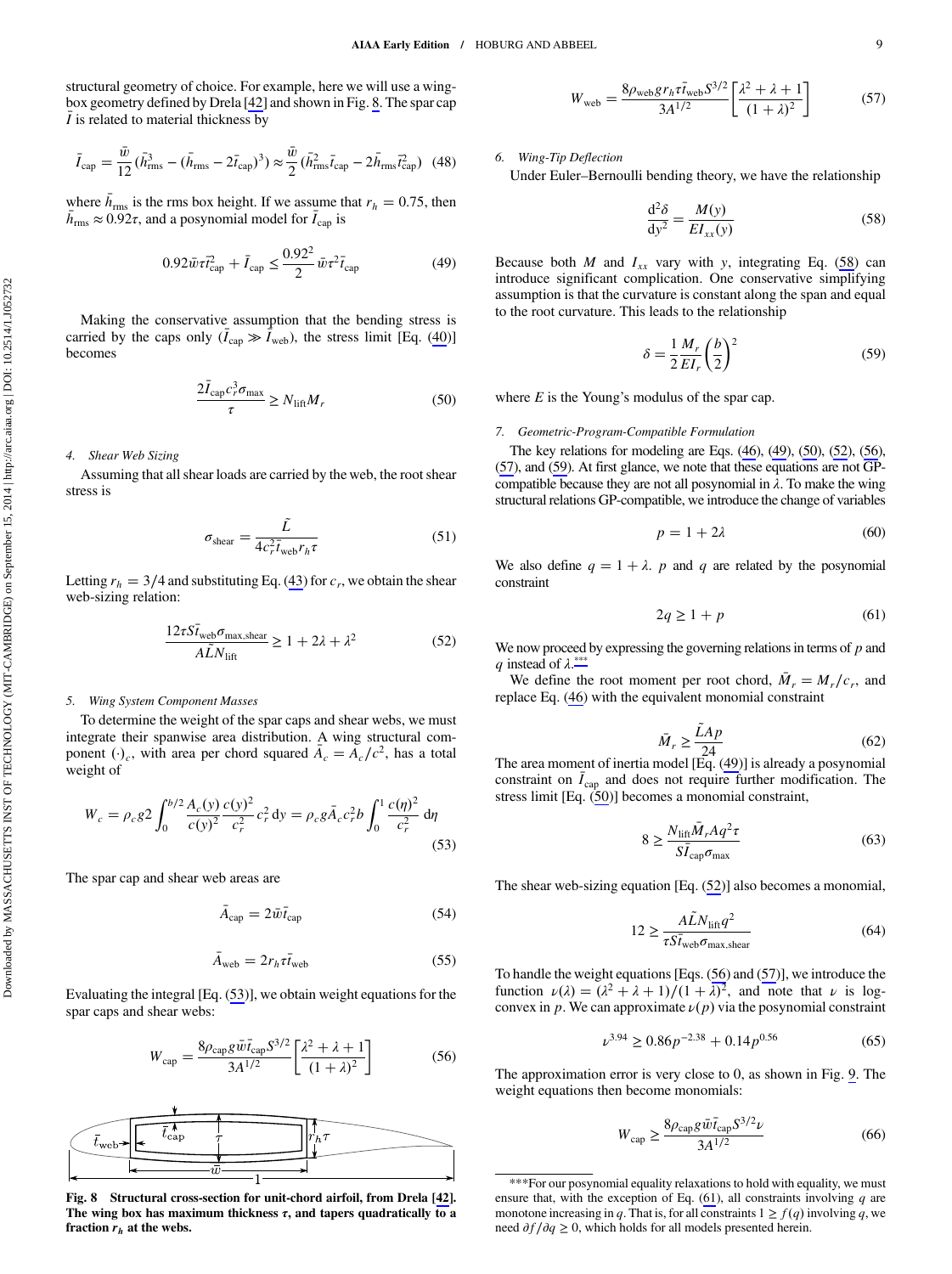<span id="page-9-0"></span>

Fig. 9 GP-compatible fitting of the quasi-convex function  $\nu(\lambda) = (1 + \lambda + \lambda^2)/(1 + \lambda)^2$ . The change of variables  $p = 1 + 2\lambda$ <br>makes  $\nu(n)$  log-convex over  $1 \le n \le 3$ , corresponding to  $\lambda \in [0, 1]$ ,  $\nu(n)$  is makes  $\nu(p)$  log-convex over  $1 \le p \le 3$ , corresponding to  $\lambda \in [0,1]$ ,  $\nu(p)$  is<br>then well annroximated as a nosynomial. then well approximated as a posynomial.

$$
W_{\rm web} \ge \frac{8\rho_{\rm web} gr_h \tau \bar{t}_{\rm web} S^{3/2} \nu}{3A^{1/2}} \tag{67}
$$

Finally, under the change of variables, the wing deflection equation [Eq. (59)] is also equivalent to a monomial:

$$
\delta \ge \frac{A^{5/2}\bar{M}_r q^3}{64S^{1/2}E_{\text{cap}}\bar{I}_{\text{cap}}}
$$
\n(68)

The models we have presented thus far will favor small values of  $\lambda$ because tapering the wing has significant structural benefits in the form of weight savings. However, too small a  $\lambda$  can be dangerous because it can overload the outboard sections of the wing, leading to risk of tip stall. It is therefore prudent to set a lower limit on  $\lambda$ , e.g.,

$$
p \ge 1.9\tag{69}
$$

### VI. Design Example

Here, we solve an example design problem via GP-compatible modeling. Our task is the design of a new UAV, which will fly an outand-back reconnaissance mission.

# A. Objective

The objective is to minimize the total out-and-back fuel burn.

#### B. Requirements

The high-level vehicle requirements are 1) specified range for outand-back mission,  $R \ge 5000$  km; 2) specified payload for out-andback mission,  $m_{\text{pay}} \ge 500 \text{ kg}$ ; 3) sprint speed requirement, separate from design mission,  $V_{\text{sprint}} \ge 150 \text{ m/s}$ ; and 4) stall speed requirement for safe landing after aborted takeoff at MTOW,  $V_{\text{stall}} \leq 38 \text{ m/s}$ .

#### C. Propulsion

The vehicle will be powered by a single turboprop engine, with propulsive efficiency governed by Eq. (37). We assume a power-law scaling for engine weight as a function of installed power [\[43](#page-12-0)].

#### D. Design Mission

The vehicle must fly out and back some specified distance, at a cruise altitude of 3000 m. For GP modeling, we split this mission into two legs, outbound and return, with different flight conditions (velocity, lift and drag coefficients, efficiency, etc.) along each leg. The fuel burn along each leg is governed by the Breguet range equation. Climb and descent are ignored for simplicity, although we note that this framework is entirely capable of far more detailed climb, cruise, and descent analysis.

# E. Vector Variables

Because we need to analyze the vehicle in three different flight conditions (outbound, return, sprint), the following decision variables are 3-vectors instead of scalars:

V, 
$$
C_L
$$
,  $C_D$ ,  $C_{Dfuse}$ ,  $C_{Dp}$ ,  $C_{Di}$ , T, W, Re,  $\eta_i$ ,  $\eta_{prop}$ ,  $\eta_0$ 

When any of these variables appears in a constraint, that constraint is enforced for each element of the vector.

# F. Geometric Program Formulation of Example Design Problem

The design problem is given by the following GP: Minimize

$$
W_{\text{fuel,out}} + W_{\text{fuel,ret}}
$$

subject to the following. Steady level flight relations:

$$
W = \frac{1}{2}\rho V^2 C_L S
$$

$$
T \ge \frac{1}{2}\rho V^2 C_D S
$$

$$
Re = \frac{\rho V S^{1/2}}{A^{1/2} \mu}
$$

Landing flight condition:

$$
W_{\text{MTO}} \le \frac{1}{2} \rho_{\text{sl}} V_{\text{stall}}^2 C_{L, \text{max}} S
$$
  

$$
V_{\text{stall}} \le 38
$$

Sprint flight condition:

$$
P_{\text{max}} \ge \frac{T_{\text{sprint}} V_{\text{sprint}}}{\eta_{0,\text{sprint}}}
$$

$$
V_{\text{sprint}} \ge 150
$$

Drag model:

$$
C_D \geq \frac{0.05}{S} + C_{Dp} + \frac{C_L^2}{\pi e A}
$$
  
\n
$$
1 \geq \frac{2.56 C_L^{5.88}}{Re^{1.54} \tau^{3.32} C_{Dp}^{2.62}} + \frac{3.8 \times 10^{-9} \tau^{6.23}}{C_L^{92} Re^{1.38} C_{Dp}^{9.57}} + 0.0022 \frac{Re^{0.14} \tau^{0.033}}{C_L^{0.01} C_{Dp}^{0.73}}
$$
  
\n
$$
+ \dots 1.19 \times 10^4 \frac{C_L^{9.78} \tau^{1.76}}{Re^{0.99} \tau^{0.92}} + \frac{6.14 \times 10^{-6} C_L^{6.53}}{Re^{0.99} \tau^{0.52} C_{Dp}^{5.19}}
$$

Propulsive efficiency:

$$
\eta_0 \le \eta_{\text{eng}} \eta_{\text{prop}}
$$

$$
\eta_{\text{prop}} \le \eta_i \eta_v
$$

$$
\eta_{\text{prop}} \le \eta_i \eta_v
$$

$$
\eta_i + \frac{T\eta_i^2}{\frac{1}{2}\rho V^2 A_{\text{prop}}} \le 4
$$

Range constraints:

4η*<sup>i</sup>* -

$$
R \ge 5000 \times 10^3
$$
  
\n
$$
z_{\text{bre}} \ge \frac{gRT}{h_{\text{fuel}} \eta_0 W}
$$
  
\n
$$
\frac{W_{\text{fuel}}}{W} \ge z_{\text{bre}} + \frac{z_{\text{bre}}^2}{2} + \frac{z_{\text{bre}}^3}{6} + \frac{z_{\text{bre}}^4}{24}
$$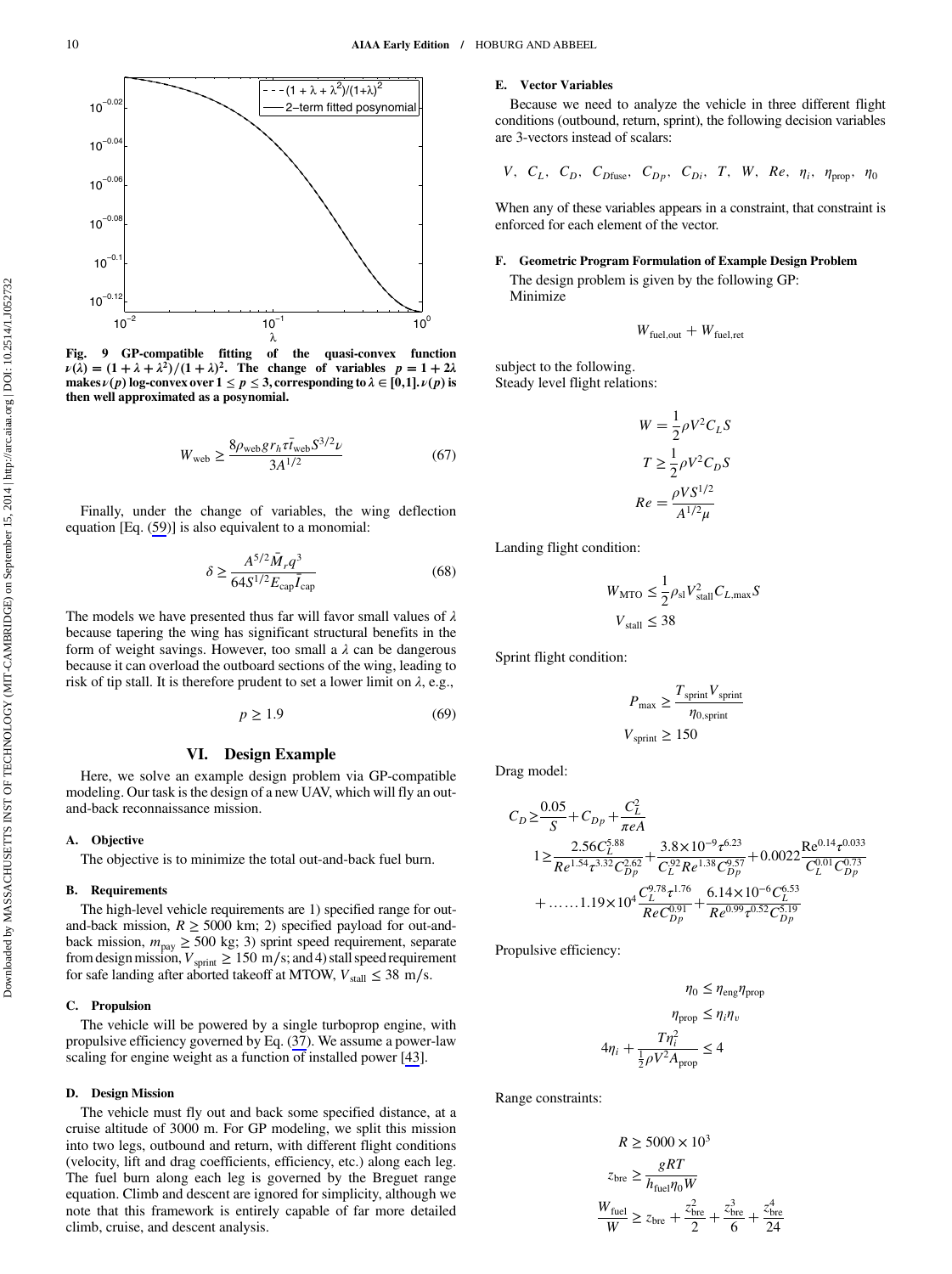Weight relations:

$$
W_{\text{pay}} > 500g
$$
  
\n
$$
\tilde{W} \ge W_{\text{fixed}} + W_{\text{pay}} + W_{\text{eng}}
$$
  
\n
$$
W_{\text{zfw}} \ge \tilde{W} + W_{\text{wing}}
$$
  
\n
$$
W_{\text{eng}} \ge 0.0372P_{\text{max}}^{0.803}
$$
  
\n
$$
\frac{W_{\text{wing}}}{f_{\text{wadd}}} \ge W_{\text{web}} + W_{\text{cap}}
$$
  
\n
$$
W_{\text{outbound}} \ge W_{\text{zfw}} + W_{\text{fuel,cut}}
$$
  
\n
$$
W_{\text{MTO}} \ge W_{\text{outbound}} + W_{\text{fuel,out}}
$$
  
\n
$$
W_{\text{spring}} = W_{\text{outbound}}
$$

Wing structural models:

$$
2q \ge 1 + p
$$
  
\n
$$
p \ge 1.9
$$
  
\n
$$
\tau \le 0.15
$$
  
\n
$$
\bar{M}_r \ge \frac{\tilde{W}Ap}{24}
$$
  
\n
$$
0.92\bar{w}\tau_{cap}^2 + \bar{I}_{cap} \le \frac{0.92^2}{2}\bar{w}\tau^2\bar{t}_{cap}
$$
  
\n
$$
8 \ge \frac{N_{\text{lift}}\bar{M}_rAq^2\tau}{S\bar{I}_{cap}\sigma_{max}}
$$
  
\n
$$
12 \ge \frac{A\tilde{W}N_{\text{lift}}q^2}{\tau S\bar{I}_{\text{web}}\sigma_{max,\text{shear}}}
$$
  
\n
$$
\nu^{3.94} \ge 0.86p^{-2.38} + 0.14p^{0.56}
$$
  
\n
$$
W_{cap} \ge \frac{8\rho_{cap}g\bar{w}\bar{t}_{cap}S^{3/2}\nu}{3A^{1/2}}
$$
  
\n
$$
W_{web} \ge \frac{8\rho_{web}g\bar{r}_{h}\tau\bar{t}_{web}S^{3/2}\nu}{3A^{1/2}}
$$

Constant parameters appear in Table 3.

# G. Optimal Solution of Example Design Problem

With the GP defined, we turn to a commercially available solver, MOSEK, which finds a global optimum for all unknowns in less than 0.01 s on a standard desktop computer (Tables 4–6).

# VII. Conclusions

What if we encounter a model that is not GP-compatible? GPbased design is by no means universally applicable. It only applies to 1) analytical models that can be expressed in terms of posynomials, or 2) data that are well-approximated by log-convex functions. Although this paper argues that these conditions exist surprisingly often, it is clear that many relationships cannot be captured directly in a standard GP.†††

Discrete decisions such as number of powerplants, elevator versus canard, material choice, etc., can be modeled by integer variables. Including these configuration choices in the design optimization results in a feasible set (design space) that is not convex. Such a problem can be modeled as a mixed-integer GP. With the exception of small problems, mixed-integer optimization problems are significantly more difficult than convex programs. Most solution methods make some sacrifices, such as no longer guaranteeing global optimality, in return for finding an acceptable solution in a reasonable

Table 3 Fixed constant parameters for the design problem in Sec. [VI](#page-9-0)

| Quantity                    | Value                        | Description                  |
|-----------------------------|------------------------------|------------------------------|
| $N_{\text{lift}}$           | 6.0                          | Wing loading multiplier      |
| $\sigma_{\text{max}}$       | $250 \times 10^6$ Pa         | Allowable stress, 6061-T6    |
| $\sigma_{\text{max,shear}}$ | $167 \times 10^6$ Pa         | Allowable shear stress       |
| $\rho_{\text{alum}}$        | 2700 kg/m <sup>3</sup>       | Aluminum density             |
| g                           | 9.8 m/s <sup>2</sup>         | Gravitational constant       |
| $\bar{w}$                   | 0.5                          | Wing-box width/chord         |
| $r_h$                       | 0.75                         | See Fig. 8                   |
| $f_{\text{wadd}}$           | 2.0                          | Wing added weight fraction   |
| $W_{\text{fixed}}$          | 14,700 N                     | Fixed weight                 |
| $C_{L,\text{max}}$          | 1.5                          | Maximum $C_L$ , flaps down   |
| $\rho$                      | 0.91 kg/m <sup>3</sup>       | Air density, 3000 m          |
| $\rho_{sl}$                 | 1.23 kg/m <sup>3</sup>       | Air density, sea level       |
| $\mu$                       | $1.69 \times 10^{-5}$ kg/m/s | Dynamic viscosity, 3000 m    |
| $\boldsymbol{e}$            | 0.95                         | wing spanwise efficiency     |
| $A_{\text{prop}}$           | $0.785$ m <sup>2</sup>       | propeller disk area          |
| $\eta_v$                    | 0.85                         | propeller viscous efficiency |
| $\eta_{\rm eng}$            | 0.35                         | engine efficiency            |
| $h_{\text{fuel}}$           | $46 \times 10^6$ J/kg        | fuel heating value           |

Table 4 Globally optimal values for flight-condition-dependent decision variables in the example problem

| Decision variable    | Outbound      | Return        | Sprint        |
|----------------------|---------------|---------------|---------------|
| V                    | 69.2          | 65.78         | 150           |
| $C_L$                | 0.5523        | 0.5521        | 0.1175        |
| $C_D$                | 0.01292       | 0.01293       | 0.007883      |
| $C_{D$ fuse          | 0.001725      | 0.001725      | 0.001725      |
| $C_{Dp}$             | 0.005546      | 0.005559      | 0.005903      |
| $C_{Di}$             | 0.005647      | 0.005644      | 0.0002558     |
| T                    | 816           | 737.8         | 2340          |
| W                    | $3.489e + 04$ | $3.151e + 04$ | $3.489e + 04$ |
| Re                   | $4.716e + 06$ | $4.483e + 06$ | $1.022e + 07$ |
| $\eta_i$             | 0.9028        | 0.9027        | 0.9362        |
| $\eta_{\text{prop}}$ | 0.7674        | 0.7673        | 0.7958        |
| $\eta_0$             | 0.2686        | 0.2686        | 0.2785        |

| <b>Table 5</b> | <b>Globally optimal values</b>   |
|----------------|----------------------------------|
|                | for fuel-related outbound/return |
|                | variables in the example problem |

|                  | Outbound | Return |
|------------------|----------|--------|
| $W_{\rm fuel}$   | 3731     | 3374   |
| z <sub>bre</sub> | 0.1016   | 0.1017 |

Table 6 Globally optimal values for scalar decision variables in the example problem

| Parameter                              | Value         |
|----------------------------------------|---------------|
| A                                      | 18.1          |
| $\overline{\overline{I}}_{\text{cap}}$ | $1.908e - 05$ |
| $M_r/c_r$                              | $3.231e + 04$ |
| $P_{\rm max}$                          | $1.26e + 06$  |
| R                                      | $5e + 06$     |
| S                                      | 28.99         |
| $V_{\rm stall}$                        | 38            |
| $\boldsymbol{\nu}$                     | 0.786         |
| $\boldsymbol{p}$                       | 1.9           |
| q                                      | 1.45          |
| $\tau$                                 | 0.15          |
| $t_{cap}$                              | 0.004273      |
| $t_{\rm web}$                          | 0.0005907     |
| $W_{\rm cap}$                          | 4347          |
| $W_\mathrm{zfw}$                       | $3.151e + 04$ |
| $W_{\rm eng}$                          | 2949          |
| $W_{\rm mto}$                          | $3.862e + 04$ |
| $W_{\rm pay}$                          | 4900          |
| W                                      | $2.255e + 04$ |
| $W_{\rm web}$                          | 135.2         |
| $W_{\rm wing}$                         | 8965          |

<sup>&</sup>lt;sup>†††</sup>It is hoped that the process of classifying models according to convexity can help inform more efficient optimization architectures.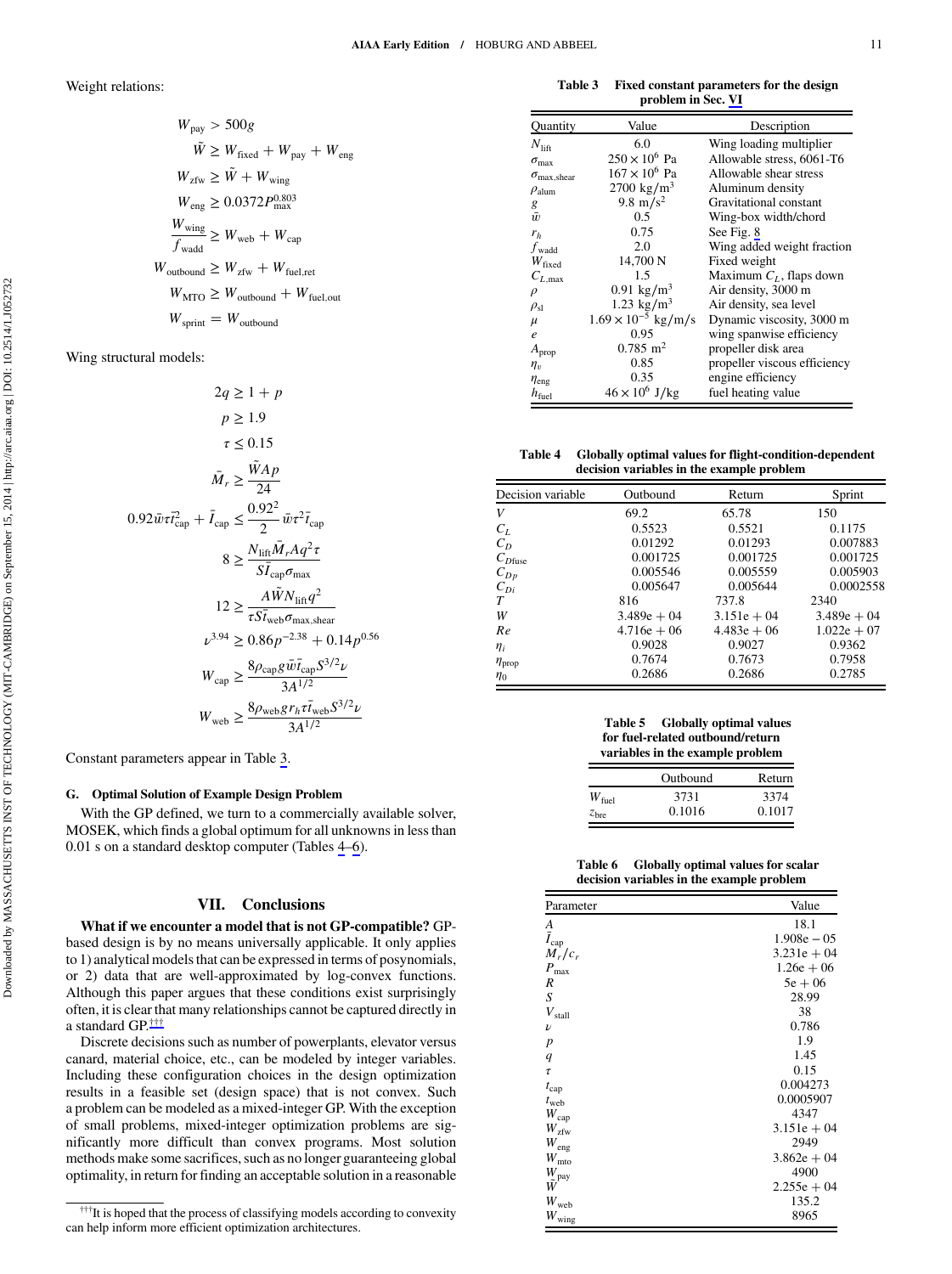<span id="page-11-0"></span>amount of time. Solution methods for mixed-integer GPs are an active area of research [[25,34\]](#page-12-0).

Quasi-convex functions are those functions for which every level set is a convex set [\[23](#page-12-0)]. Informally, quasi-convexity extends the concept of unimodality to higher dimensional functions. When a model or physical relationship is described by a quasi-convex (or logquasi-convex) function, it may be possible to find a nonlinear change of variables under which the relevant functions become convex (or log-convex). An example is the change of variables [Eq. (60)] used in Sec. [V](#page-4-0) to model wing structural properties.

There are many techniques available for handling more general (not necessarily log-convex) models within the GP framework. All such methods sacrifice guarantees of global optimality and are therefore qualitatively similar to solving general nonlinear programs. They differ from NLP methods, however, in their treatment of large subsets of the problem in a convex form. Notable methods of this type include signomial programming and the convex–concave procedure [\[23](#page-12-0)].

How does the GP approach relate to multidisciplinary design optimization architectures? In their 1993 paper, Cramer et al. outlined standard formulations for MDO [2]. These include all-atonce, individual discipline feasible, and multidisciplinary feasible. The key differences among the approaches are degree to which optimization is centralized or decentralized and what kind of feasibility is maintained during each optimization iteration. The GP formulation is an all-at-once approach, characterized by a centralized solver and lack of disciplinary separation.

Historically, all-at-once approaches have performed well in benchmarking tests against other MDO algorithms [\[44](#page-12-0)]. Some believe they are the most computationally tractable of all MDO approaches [2], but they are sometimes written off because they create large problems with many equality constraints. Hope is held for the GP version of all-at-once because the restriction to convex constraint sets enables efficient solutions that scale to problems with hundreds of thousands of constraints [[34\]](#page-12-0).

Like other all-at-once approaches, GP centralizes the optimization task, thereby largely eliminating organizational and communication challenges. Coordination problems are limited to agreeing on a common modeling language (the variable names, notionally). When designers want to improve a model, capture a new effect, or model a new tradeoff, they simply add or update the corresponding constraint.

Can black-box analysis routines be called by a GP solver? No; GP solvers accept as input a standard parameterization [Eq. (5)] for the GP to be solved. There is no way for a GP solver to directly interface with an arbitrary analysis routine. Such an interface would void all guarantees of global optimality and efficient optimization provided by GP.

As described in Sec. [V,](#page-4-0) however, one option is to sample disciplinary solvers offline and fit GP-compatible surrogate models to the resulting data. This approach is possible when the data set, or relevant subsets thereof, are well-approximated by log-convex functions. Because high-dimensional design spaces would require an impractical amount of data, model order-reduction techniques are relevant here.

Does this approach maintain "feasibility" at every iteration? In the context of MDO, feasibility can have two meanings. One notion of feasibility refers to an equilibrium condition where the inputs and outputs of the various analysis equations agree with equality. Some formulations impose constraints that drive the residual of these quantities to zero. MDO formulations vary as to when they enforce these feasibility equality constraints.

In geometric programming, and more generally in convex optimization, feasibility has the second and more common meaning; it is a condition where all equality and inequality constraints are satisfied. In this paper, we used the posynomial equality relaxation described in Sec. [IV.B](#page-4-0) to expand the feasible set of the optimization problem.

Interior point methods for solving GPs stay inside this expanded feasible set during optimization. For the analysis models presented herein, equality will hold at the final optimum.

What is the objective function? Does this approach support multi-objective optimization? The GP approach gives complete flexibility with regard to the objective function. Concretely, the objective may be any monomial or posynomial function of the decision variables. In practice, one would choose to maximize (or minimize) some key criteria of interest or combination thereof.

In multi-objective optimization, one is interested in sweeping out a Pareto frontier corresponding to the tradeoff surface among a number of variables. There are two ways to sweep out such a Pareto frontier within the GP approach.

1) A posynomial objective function corresponding to a weighted combination of some criteria of interest (a weighted combination of range and payload, for example) can be formulated. The weights through a convex set can then be set, solving the GP at each point.

2) One variable can be picked as the objective (range, for example) and other variables of interest (payload, for example) to be greater than (or less than) some value *s* can be constrained. *s* can then be swept over a range of interest, solving the GP at each point.

In both cases, the speed of GP solution methods allows each point to be calculated extremely quickly, freeing up the decision maker to consider a larger number of possible Pareto-optimal designs.

#### Acknowledgments

We thank Karen Willcox for many insightful conversations and comments. We also thank two anonymous reviewers for their thorough and helpful suggestions. This work was supported by a National Science Foundation Graduate Research Fellowship.

#### References

- [1] Sobieszczanski-Sobieski, R. H. J., "Multidisciplinary Aerospace Design Optimization: Survey of Recent Developments," Structural Optimization, Vol. 14, No. 1, 1997, pp. 1–23. doi:[10.1007/BF01197554](http://dx.doi.org/10.1007/BF01197554)
- [2] Cramer, E. J., Dennis, J., Jr., Frank, P. D., Lewis, R. M., and Shubin, G. R., "Problem Formulation for Multidisciplinary Optimization," SIAM Journal on Optimization, Vol. 4, No. 4, 1994, pp. 754–776. doi:[10.1137/0804044](http://dx.doi.org/10.1137/0804044)
- [3] Martins, J. R. R. A, and Lambe, A. B., "Multidisciplinary Design Optimization: A Survey of Architectures," AIAA Journal, Vol. 51, No. 9, Sept. 2013, pp. 2049–2075. doi:[10.2514/1.J051895](http://dx.doi.org/10.2514/1.J051895)
- [4] Alexandrov, N. M., and Lewis, R. M., "Analytical and Computational Aspects of Collaborative Optimization for Multidisciplinary Design," AIAA Journal, Vol. 40, No. 2, 2002, pp. 301–309. doi:[10.2514/2.1646](http://dx.doi.org/10.2514/2.1646)
- [5] Kim, H. M., Michelena, N. F., Papalambros, P. Y., and Jiang, T., "Target Cascading in Optimal System Design," Journal of Mechanical Design, Vol. 125, No. 3, 2003, pp. 474–480. doi:[10.1115/1.1582501](http://dx.doi.org/10.1115/1.1582501)
- [6] Kroo, I. M., "MDO for Large-Scale Design," Multidisciplinary Design Optimization: State-of-the-Art, edited by Alexandrov, N., and Hussaini, M. Y., Soc. for Industrial and Applied Mathematics, Philadelphia, 1997, pp. 22–44.
- [7] Kodiyalam, S., and Sobieszczanski-Sobieski, J., "Bilevel Integrated System Synthesis with Response Surfaces," AIAA Journal, Vol. 38, No. 8, 2000, pp. 1479–1485. doi:[10.2514/2.1126](http://dx.doi.org/10.2514/2.1126)
- [8] Sobieszczanski-Sobieski, J., Altus, T. D., Phillips, M., and Sandusky, R., "Bilevel Integrated System Synthesis for Concurrent and Distributed Processing," AIAA Journal, Vol. 41, No. 10, 2003, pp. 1996–2003. doi:[10.2514/2.1889](http://dx.doi.org/10.2514/2.1889)
- [9] Sobieski, I., and Kroo, I., "Collaborative Optimization Using Response Surface Estimation," AIAA Journal, Vol. 38, No. 10, 2000, pp. 1931–1938. doi[:10.2514/2.847](http://dx.doi.org/10.2514/2.847)
- [10] Martin, J. D., and Simpson, T. W., "Use of Kriging Models to Approximate Deterministic Computer Models," AIAA Journal, Vol. 43, No. 4, 2005, pp. 853–863. doi:[10.2514/1.8650](http://dx.doi.org/10.2514/1.8650)
- [11] Bui-Thanh, T., Willcox, K., and Ghattas, O., "Model Reduction for Large-Scale Systems with High-Dimensional Parametric Input Space," SIAM Journal on Scientific Computing, Vol. 30, No. 6, 2008, pp. 3270– 3288. doi:[10.1137/070694855](http://dx.doi.org/10.1137/070694855)
- [12] Willcox, K., and Peraire, J., "Balanced Model Reduction via the Proper Orthogonal Decomposition," AIAA Journal, Vol. 40, No. 11, 2002, pp. 2323–2330. doi:[10.2514/2.1570](http://dx.doi.org/10.2514/2.1570)